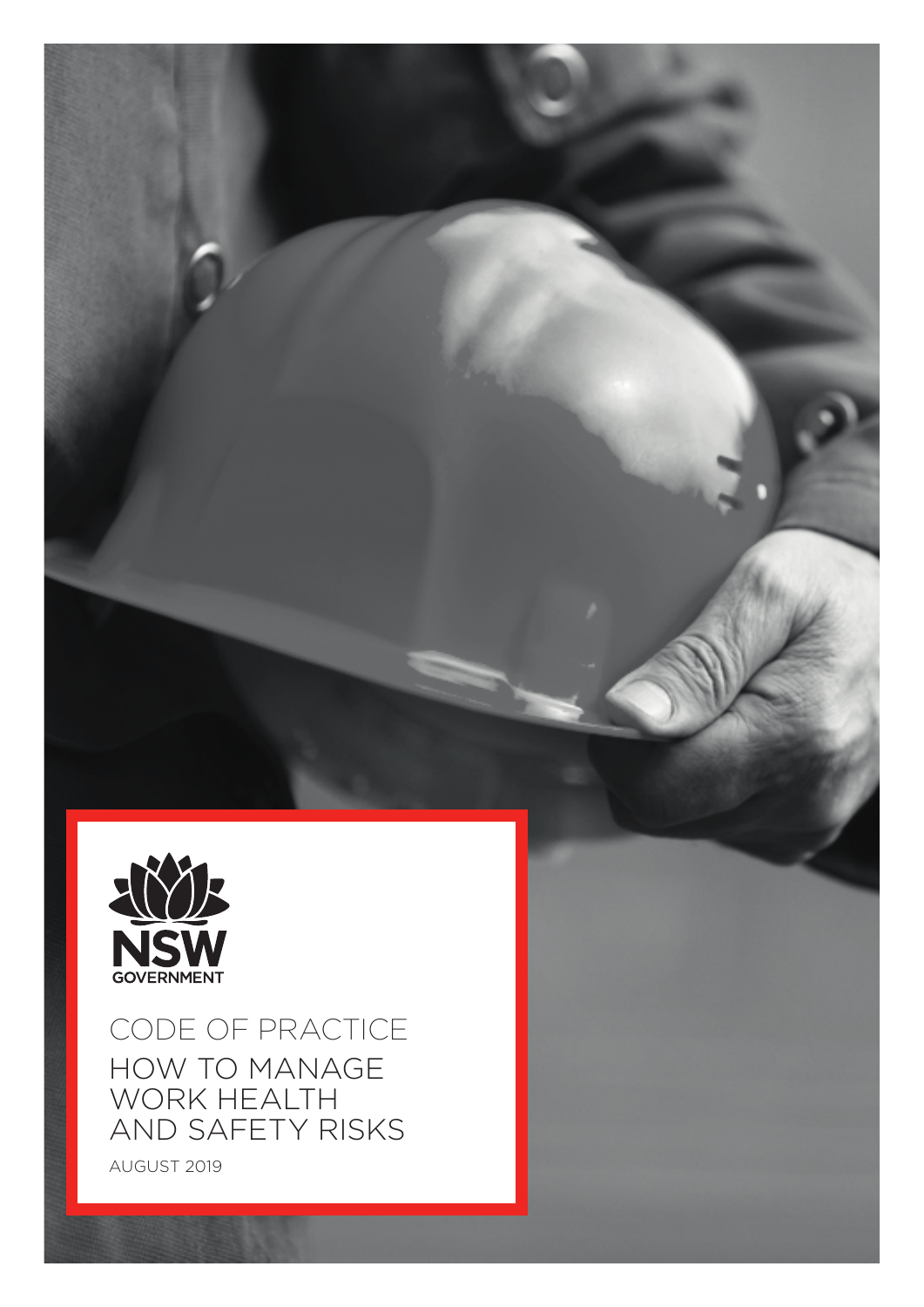

NSW note: This code is based on a national model code of practice developed by Safe Work Australia under the harmonisation of national work health and safety legislation and has been approved under section 274 of the NSW *Work Health and Safety Act 2011*. Notice of that approval was published in the NSW Government Gazette referring to this code of practice as *How to manage work health and safety risks* (page 7194) on Friday 16 December 2011. This code of practice commenced on 1 January 2012.

Subsequent amendments under section 274 of the NSW *Work Health and Safety Act 2011* have been published and commenced as detailed in the list of amendments contained in this code.



Except for the NSW Government logo, this copyright work is licensed under a Creative Commons Attribution-Non-Commercial 3.0 Australia License.

To view a copy of this licence, visit [www.creativecommons.org/licenses/by-nc/3.0/au](http://www.creativecommons.org/licenses/by-nc/3.0/au)

You are free to copy, communicate and adapt the work for non-commercial purposes, as long as you attribute the work to SafeWork NSW and abide by the other licence terms.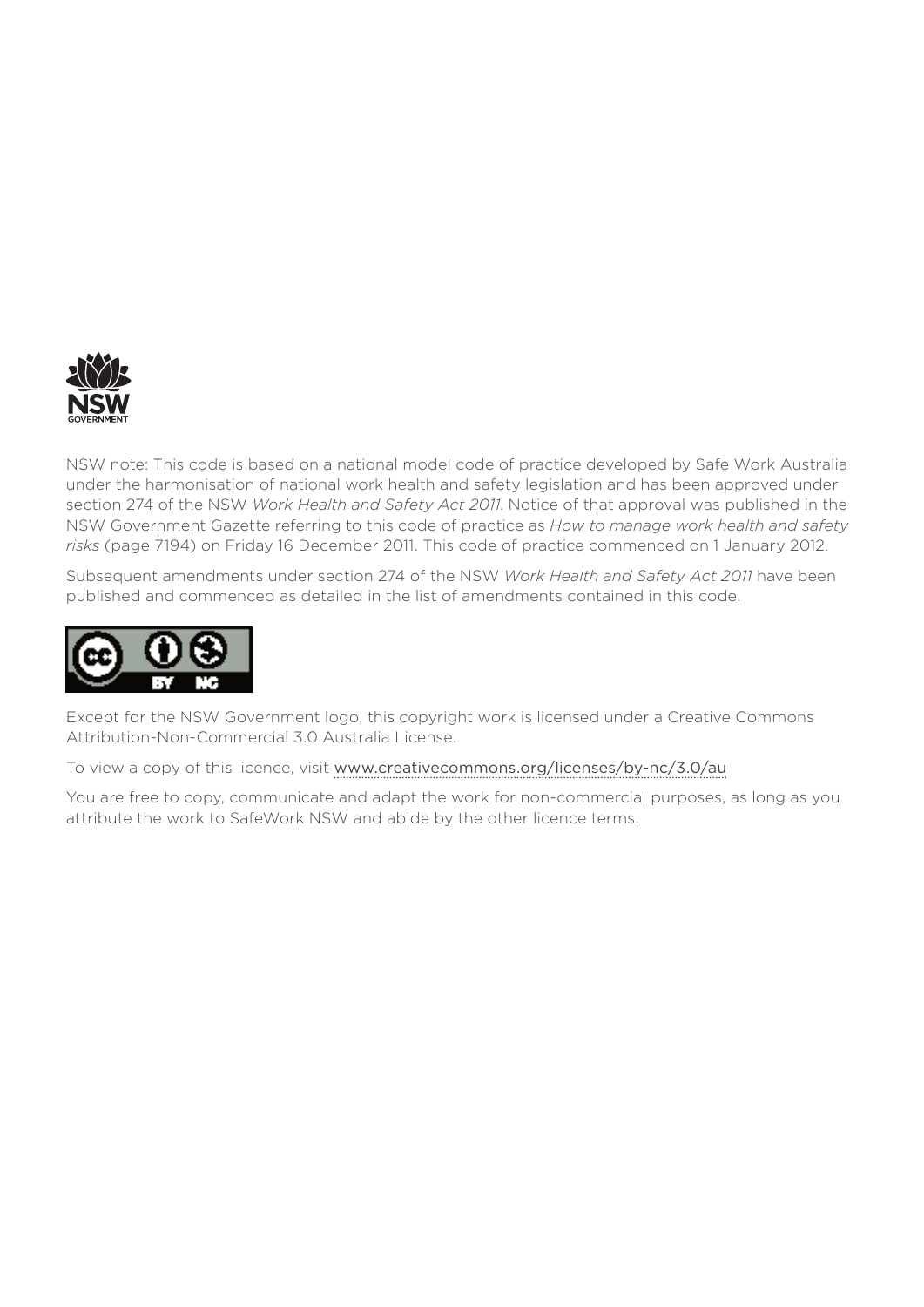# **Contents**

| 1. |      |  |
|----|------|--|
|    | 1.1. |  |
|    | 1.2. |  |
|    | 1.3. |  |
|    |      |  |
|    | 2.1. |  |
|    |      |  |
|    | 3.1. |  |
|    | 3.2. |  |
|    |      |  |
|    | 4.1. |  |
|    | 4.2. |  |
|    | 4.3. |  |
| 5. |      |  |
| 6. |      |  |
|    |      |  |
|    |      |  |
|    |      |  |
|    |      |  |
|    |      |  |
|    |      |  |
|    |      |  |
|    |      |  |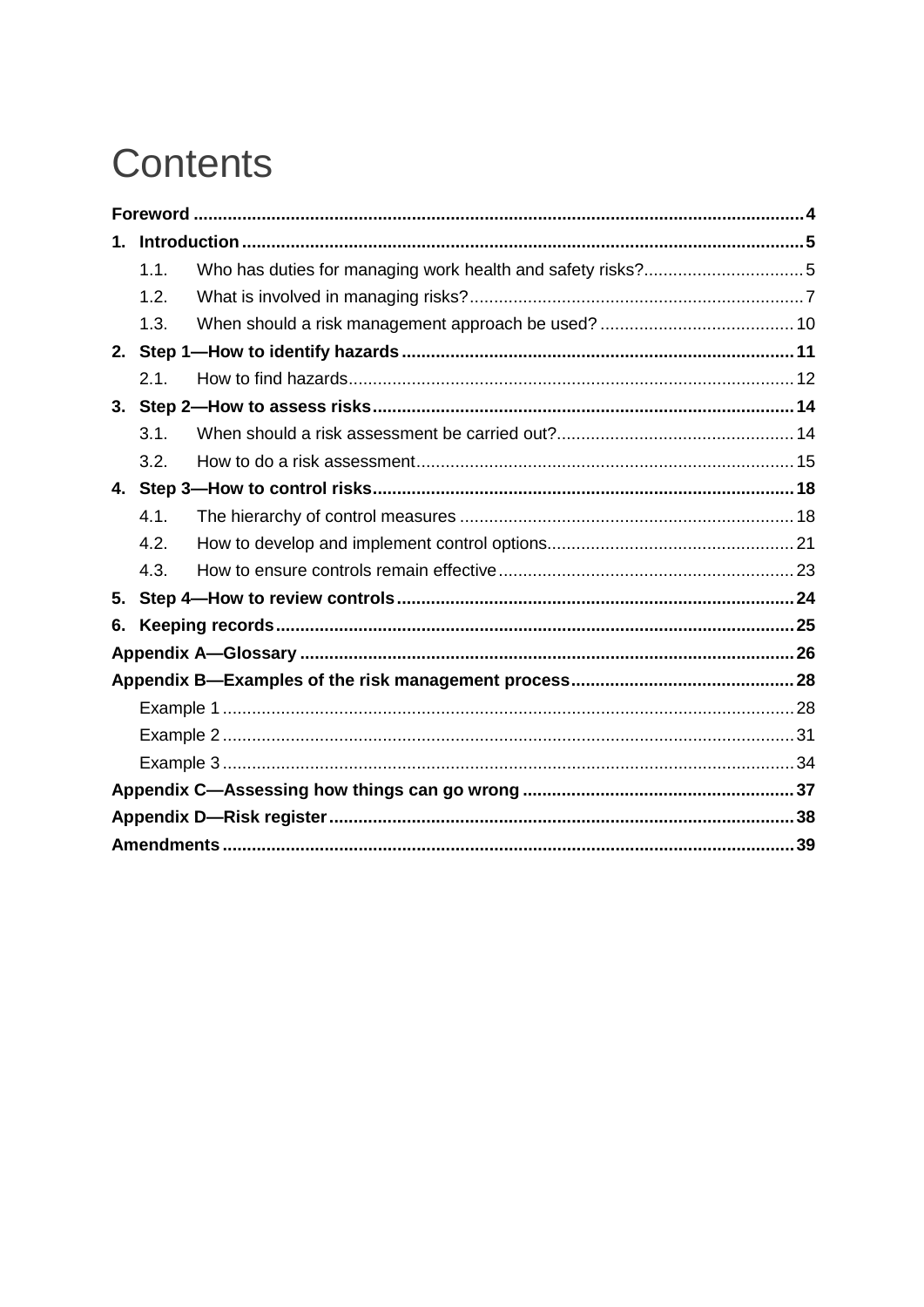# <span id="page-3-0"></span>Foreword

This Code of Practice on how to manage work health and safety risks is an approved code of practice under section 274 of the *Work Health and Safety Act* (the WHS Act).

An approved code of practice provides practical guidance on how to achieve the standards of work health and safety required under the WHS Act and the Work Health and Safety Regulation (the WHS Regulation) and effective ways to identify and manage risks.

A code of practice can assist anyone who has a duty of care in the circumstances described in the code of practice. Following an approved code of practice will assist the duty holder to achieve compliance with the health and safety duties in the WHS Act and WHS Regulation, in relation to the subject matter of the code of practice. Like regulations, codes of practice deal with particular issues and may not cover all relevant hazards or risks. The health and safety duties require duty holders to consider all risks associated with work, not only those for which regulations and codes of practice exist.

Codes of practice are admissible in court proceedings under the WHS Act and WHS Regulation. Courts may regard a code of practice as evidence of what is known about a hazard, risk, risk assessment or risk control and may rely on the code in determining what is reasonably practicable in the circumstances to which the code of practice relates. For further information see the Interpretive Guideline: *The meaning of 'reasonably practicable'*.

Compliance with the WHS Act and WHS Regulation may be achieved by following another method if it provides an equivalent or higher standard of work health and safety than the code.

An inspector may refer to an approved code of practice when issuing an improvement or prohibition notice.

#### **Scope and application**

This Code is intended to be read by a person conducting a business or undertaking (PCBU). It provides practical guidance to PCBUs on how to manage risks to health and safety. Other approved codes of practice should be referenced for guidance on managing the risk of specific hazards.

This Code may be a useful reference for other persons interested in the duties under the WHS Act and WHS Regulation.

This Code applies to all types of work and all workplaces covered by the WHS Act.

#### **How to use this Code of Practice**

This Code includes various references to the legal requirements under the WHS Act and WHS Regulation. These are included for convenience only and should not be relied on in the place of the full text of the WHS Act or WHS Regulation. The words 'must', 'requires' or 'mandatory' indicate a legal requirement exists that must be complied with.

The word 'should' is used in this Code to indicate a recommended course of action, while 'may' is used to indicate an optional course of action.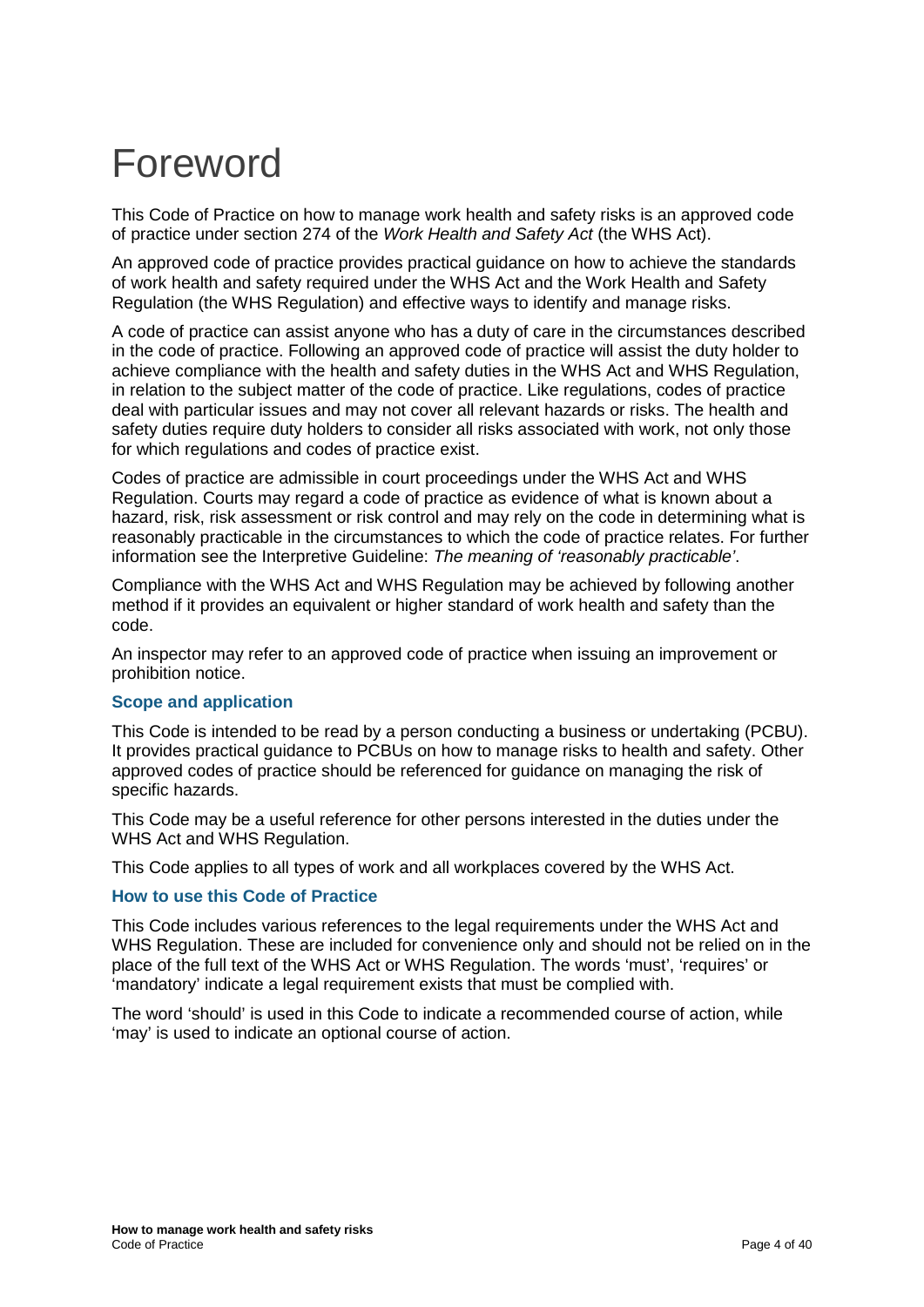# <span id="page-4-0"></span>1. Introduction

## <span id="page-4-1"></span>1.1. Who has duties for managing work health and safety risks?

Duty holders who have a role in managing work health and safety risks include:

- − persons conducting a business or undertaking (PCBUs)
- − designers, manufacturers, importers, suppliers and installers of plant, substances or structures, and
- − officers.

Workers and other persons at the workplace also have duties under the WHS Act, such as the duty to take reasonable care for their own health and safety at the workplace.

A person can have more than one duty and more than one person can have the same duty at the same time.

### Person conducting a business or undertaking

#### **WHS Act section 19**

Primary duty of care

A PCBU must eliminate risks in the workplace, or if that is not reasonably practicable, minimise the risks so far as is reasonably practicable.

The WHS Regulation includes more specific requirements for PCBUs to manage the risks of hazardous chemicals, airborne contaminants and plant, as well as other hazards associated with the workplace.

PCBUs have a duty to consult workers about work health and safety and may also have duties to consult, cooperate and coordinate with other duty holders.

Examples of where a PCBU will have a health and safety duty include when:

- − the PCBU engages workers to carry out work
- − the PCBU directs or influences workers in carrying out work
- − other people may be put at risk from work carried in their business or undertaking, and
- − the PCBU manages or controls a workplace or fixtures, fittings or plant at the workplace.

#### **Officers**

#### **WHS Act section 27**

Duty of officers

Officers, such as company directors, have a duty to exercise due diligence to ensure the PCBU complies with the WHS Act and WHS Regulation. This includes taking reasonable steps to gain an understanding of the hazards and risks associated with the operations of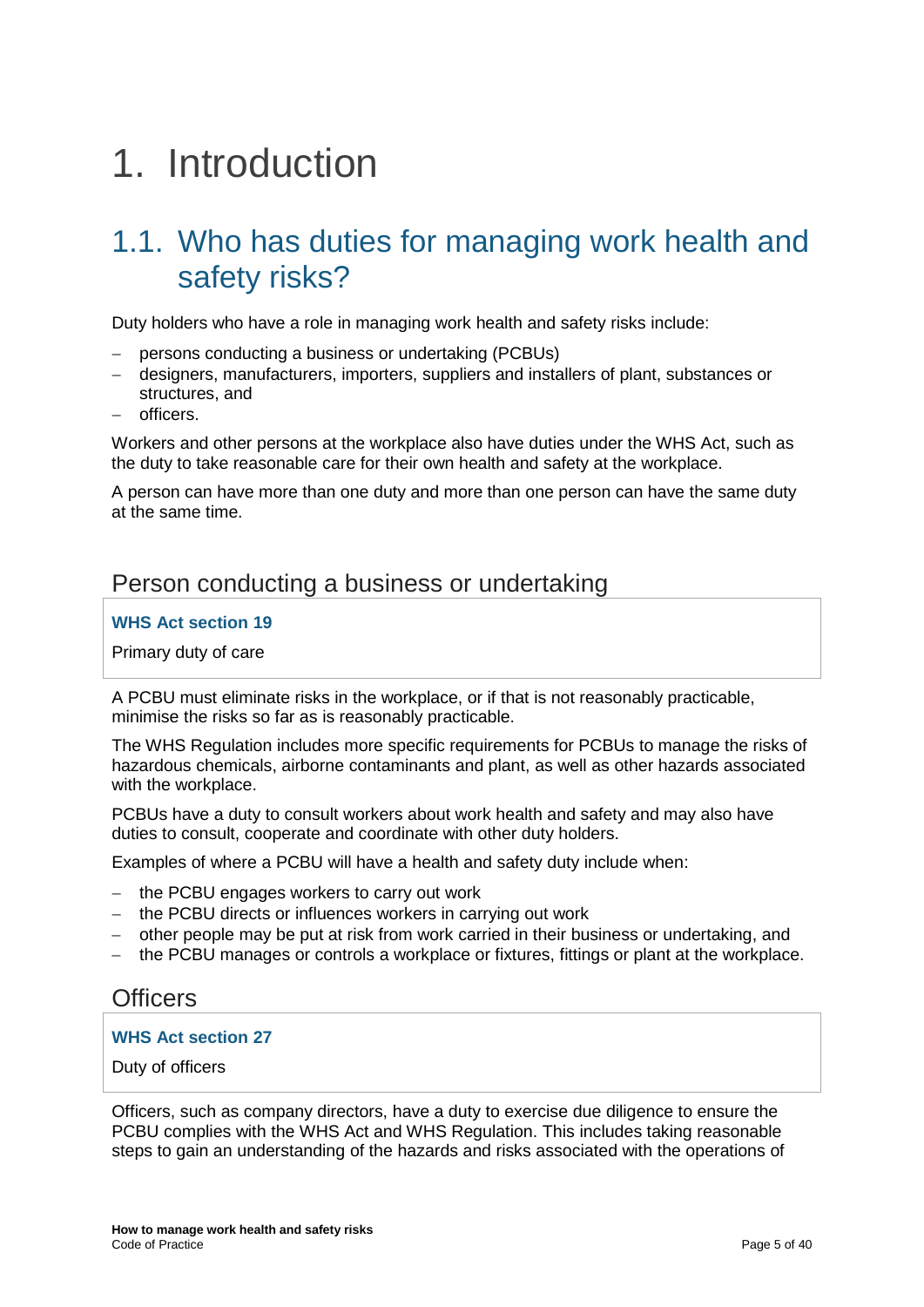the business or undertaking, and ensure the business or undertaking has and uses appropriate resources and processes to eliminate or minimise risks to health and safety.

Further information on who is an officer and their duties is available in the Interpretive Guideline: *The health and safety duty of an officer under section 27*.

## Designers, manufacturers, importers and suppliers of plant, substances or structures

#### **WHS Act Part 2 Division 3**

Further duties of persons conducting businesses or undertakings

Designers, manufacturers, importers and suppliers of plant, substances or structures must ensure, so far as is reasonably practicable, the plant, substance or structure they design, manufacture, import or supply is without risks to health and safety. This duty includes carrying out testing and analysis as well as providing specific information about the plant, substance or structure.

The WHS Regulation includes a number of specific requirements for consultation and information sharing to assist in meeting these duties, for example:

- − manufacturers to consult with designers of plant
- − importers to consult with designers and manufacturers of plant, and
- − the person who commissions construction work to consult with the designer of the structure.

#### **Workers**

#### **WHS Act section 28**

#### Duties of workers

Workers have a duty to take reasonable care for their own health and safety and to not adversely affect the health and safety of other persons. Workers must comply with reasonable instructions, as far as they are reasonably able, and cooperate with reasonable health and safety policies or procedures that have been notified to workers. If personal protective equipment (PPE) is provided by the business or undertaking, the worker must so far as they are reasonably able, use or wear it in accordance with the information and instruction and training provided.

#### Other persons at the workplace

#### **WHS Act section 29**

Duties of other persons at the workplace

Other persons at the workplace, like visitors, must take reasonable care for their own health and safety and must take reasonable care not to adversely affect other people's health and safety. They must comply, so far as they are reasonably able, with reasonable instructions given by the PCBU to allow that person to comply with the WHS Act.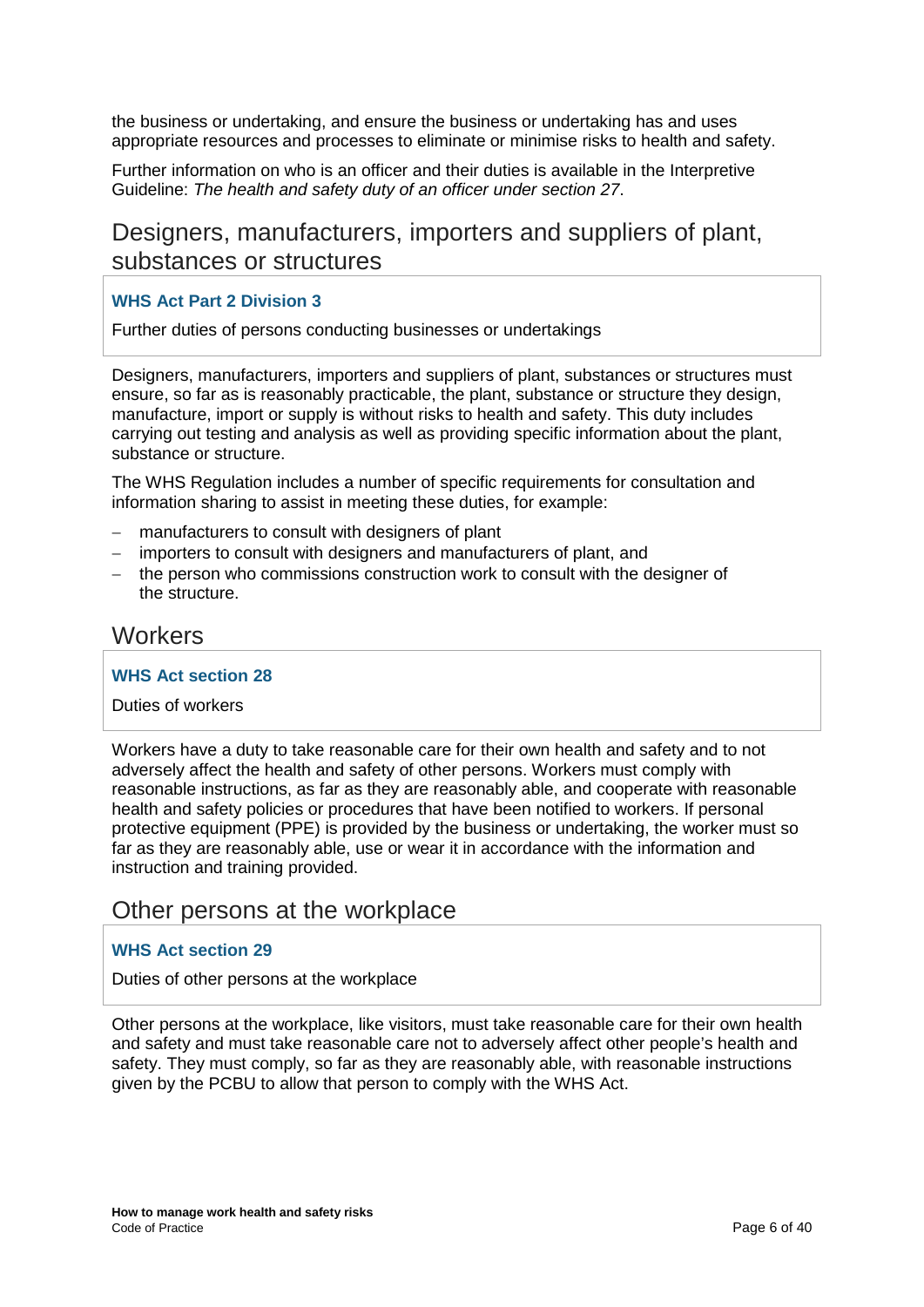# <span id="page-6-0"></span>1.2. What is involved in managing risks?

### Management commitment

Effective risk management starts with a commitment to health and safety from those who operate and manage the business or undertaking. You also need the involvement and cooperation of your workers, supply chain partners, and other businesses you work with. Management commitment is about demonstrating you are serious about health and safety and influencing other duty holders in the workplace.

To demonstrate your commitment, you should:

- − get involved in health and safety issues so that you understand the hazards and risk associated with your operations
- − consult workers and other duty holders on the hazards and risk, and how to control them
- − invest time and money in health and safety
- − ensure you and your workers clearly understand health and safety responsibilities and have the knowledge and skill to do tasks safely, and
- − apply health and safety values and behaviours to your own work practices.

## A step-by-step process

A safe and healthy workplace does not happen by chance or guesswork. You have to think about what could go wrong at your workplace and what the consequences could be. Then you must do whatever you can (in other words, whatever is 'reasonably practicable') to eliminate or minimise health and safety risks arising from your business or undertaking.

This process is known as risk management and involves the four steps set out in this Code (see Figure 1 below):

- − Identify hazards—find out what could cause harm.
- − Assess risks, if necessary—understand the nature of the harm that could be caused by the hazard, how serious the harm could be and the likelihood of it happening. This step may not be necessary if you are dealing with a known risk with known controls.
- − Control risks implement the most effective control measure that is reasonably practicable in the circumstances and ensure it remains effective over time.
- − Review hazards and control measures to ensure they are working as planned.

This process will be implemented in different ways depending on the size and nature of your business or undertaking. Larger businesses and those in sectors where workers are exposed to more or higher risks are likely to need more complex, sophisticated risk management processes.

Examples demonstrating how to manage work health and safety risks in consultation with workers are at Appendix B.

## Determining what is 'reasonably practicable'

Deciding what is 'reasonably practicable' to protect people from harm requires taking into account and weighing up all relevant matters, including:

- − the likelihood of the hazard or risk concerned occurring
- − the degree of harm that might result from the hazard or risk
- − knowledge about the hazard or risk, and ways of eliminating or minimising the risk
- − the availability and suitability of ways to eliminate or minimise the risk, and
- after assessing the extent of the risk and the available ways of eliminating or minimising the risk, the cost associated with available ways of eliminating or minimising the risk, including whether the cost is grossly disproportionate to the risk.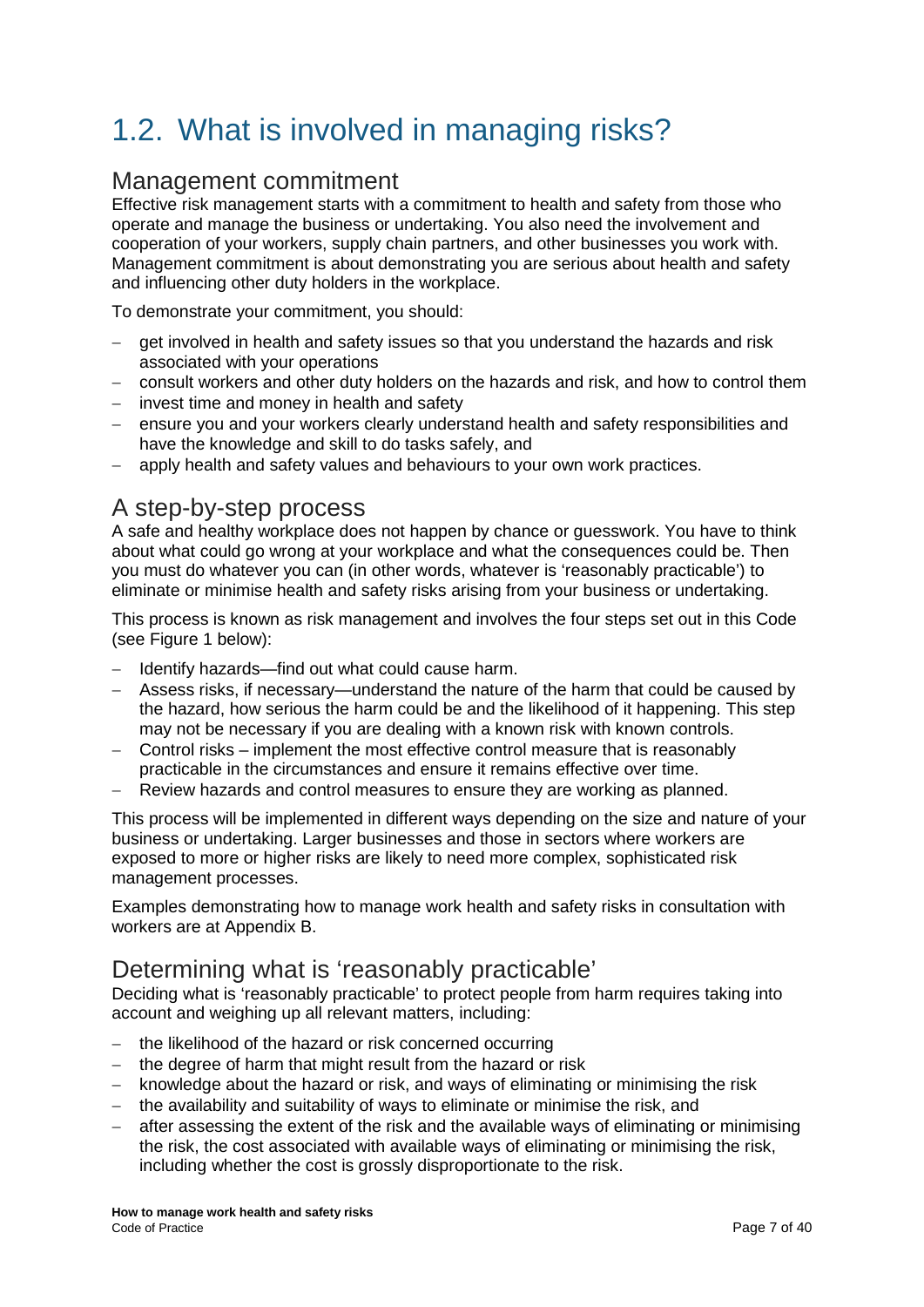Further information is available in the Interpretive Guideline: The meaning of 'reasonably practicable'. The process of managing risk described in this Code will help you decide what is reasonably practicable in particular situations so that you can meet your duty of care under the WHS laws.



**Figure 1 The risk management process**

Many hazards and their associated risks are well known and have well established and accepted control measures. In these situations, the second step to formally assess the risk is unnecessary. If, after identifying a hazard, you already know the risk and how to control it effectively, you can implement the controls without undertaking a risk assessment.

Risk management is a proactive process that helps you respond to change and facilitate continuous improvement in your business. It should be planned, systematic and cover all reasonably foreseeable hazards and associated risks.

#### Consulting workers

**WHS Act section 47**

Duty to consult workers

**WHS Act section 48**

Nature of Consultation

A PCBU must consult, so far as is reasonably practicable, with workers who carry out work for the business or undertaking and who are (or are likely to be) directly affected by a health and safety matter.

This duty to consult is based on the recognition that worker input and participation improves decision-making about health and safety matters and assists in reducing work-related injuries and disease.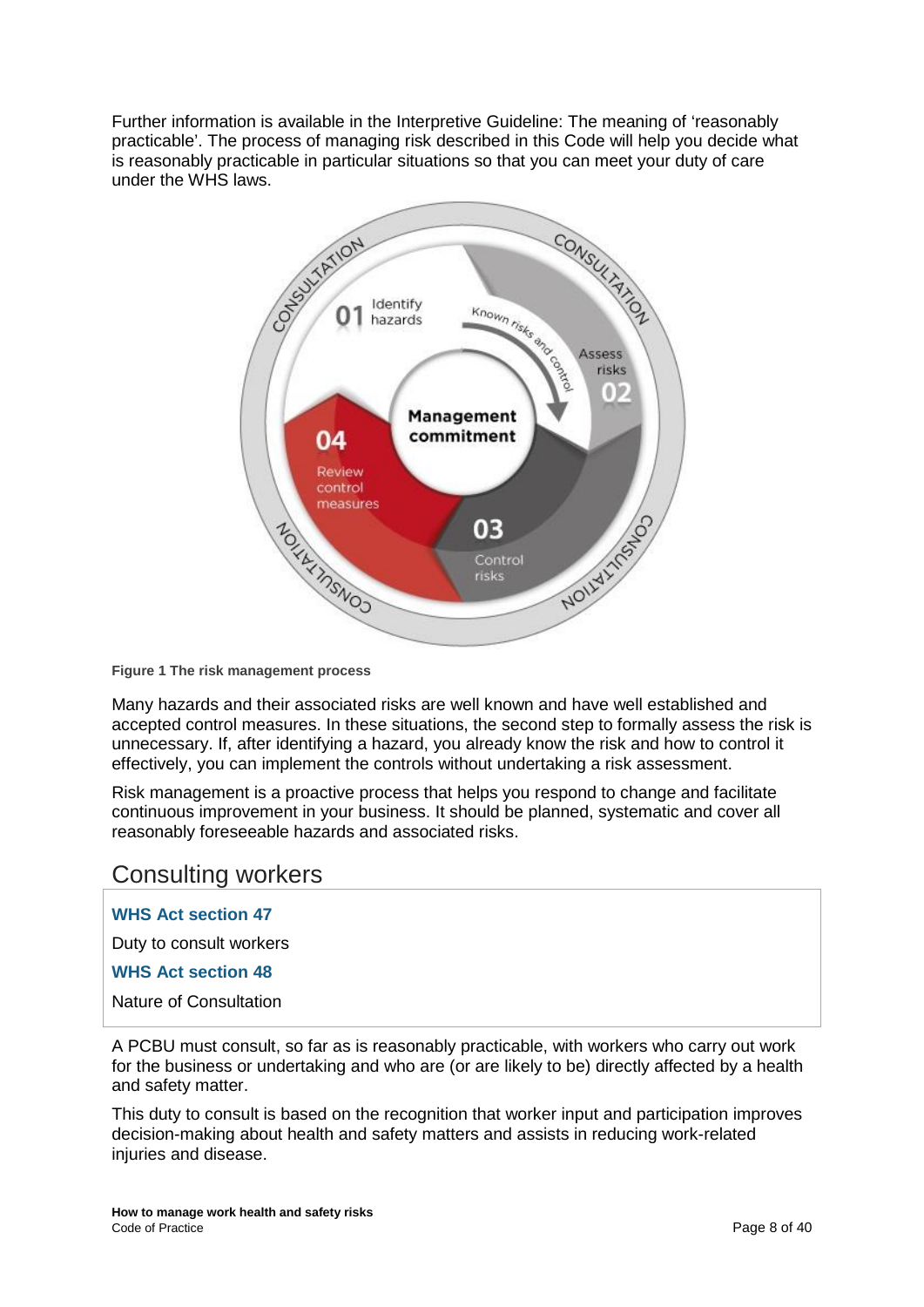The broad definition of a 'worker' under the WHS Act means a PCBU must consult, so far as is reasonably practicable, with contractors and sub-contractors and their employees, on-hire workers, outworkers, apprentices, trainees, work experience students, volunteers and other people who are working for the PCBU and who are, or are likely to be, directly affected by a health and safety matter.

Workers are entitled to take part in consultations and to be represented in consultations by a health and safety representative who has been elected to represent their work group.

Consultation with workers and their health and safety representatives is required at each step of the risk management process. By drawing on the experience, knowledge and ideas of your workers you are more likely to identify all hazards and choose effective control measures.

You should encourage your workers to report any hazards and health and safety problems immediately so that risks can be managed before an incident occurs.

If you have a health and safety committee, you should engage the committee in the risk management process as well.

### Consulting, cooperating and coordinating activities with other duty holders

#### **WHS Act section 46**

Duty to consult with other duty holders

The WHS Act requires that a PCBU to consult, cooperate and coordinate activities with all other persons who have a work health or safety duty in relation to the same matter, so far as is reasonably practicable.

There is often more than one business or undertaking involved in the same activities or who share the same workplace who may each have responsibility for the same health and safety matters, either because they are involved in the same activities or share the same workplace.

In these situations, each duty holder should exchange information to find out who is doing what and work together in a cooperative and coordinated way so risks are eliminated or minimised so far as is reasonably practicable.

For example, if you engage labour hire workers as part of your workforce you share a duty of care to these workers with the business that provides them. In these situations, you must discuss the hazards and risks associated with the work and what precautions will be taken with the labour hire firm.

Never assume that someone else is taking care of a health and safety matter. Find out who is doing what and work together with other duty holders in a cooperative and coordinated way so risks are eliminated or minimised as far as reasonably practicable.

When entering into contracts you should communicate your safety requirements and policies, review the job to be undertaken, discuss any safety issues that may arise and how they will be dealt with. Remember that you cannot transfer your responsibilities to another person.

Further guidance on WHS consultation is available in the Code of Practice: *Work health and safety consultation, cooperation and coordination*.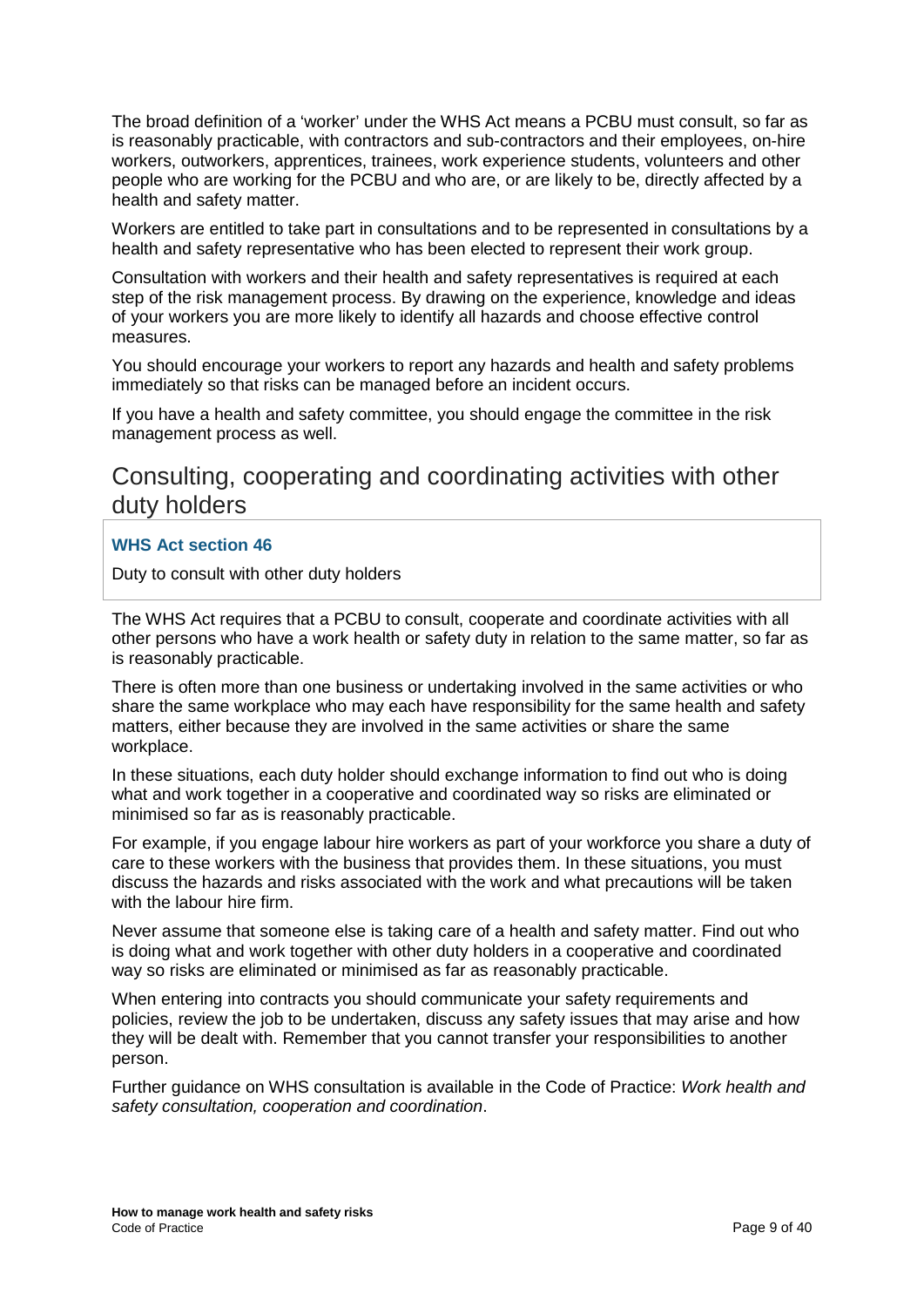## <span id="page-9-0"></span>1.3. When should a risk management approach be used?

Managing work health and safety risks is an ongoing process that needs attention over time, but particularly when any changes affect your work activities. Examples of when you should work through the steps in this Code include:

- − starting a new business
- − expanding or purchasing an existing business
- − changing work practices, procedures or the work environment
- − changing organisational structure or job roles
- − introducing new workers or returning workers to the workplace
- − purchasing new or used equipment or using new substances
- − working with a new supplier or new commissioner of your services
- − planning to improve productivity or reduce costs
- − new information about workplace risks becomes available
- − responding to workplace incidents (even if they have caused no injury)
- − responding to concerns raised by workers, health and safety representatives or others at the workplace, or
- − required by the WHS Regulation for specific hazards.

It is also important to use the risk management approach when designing and planning products, processes or places used for work, because it is often easier and more effective to eliminate hazards before they are introduced into a workplace by incorporating safety features at the design stage.

The risk management process outlined in this Code should be applied to both physical and psychological risks. Further guidance specific to psychological risks is available in the *Guide: Integrated approach to work-related psychosocial health and safety* and the *Guide for preventing and responding to workplace bullying*.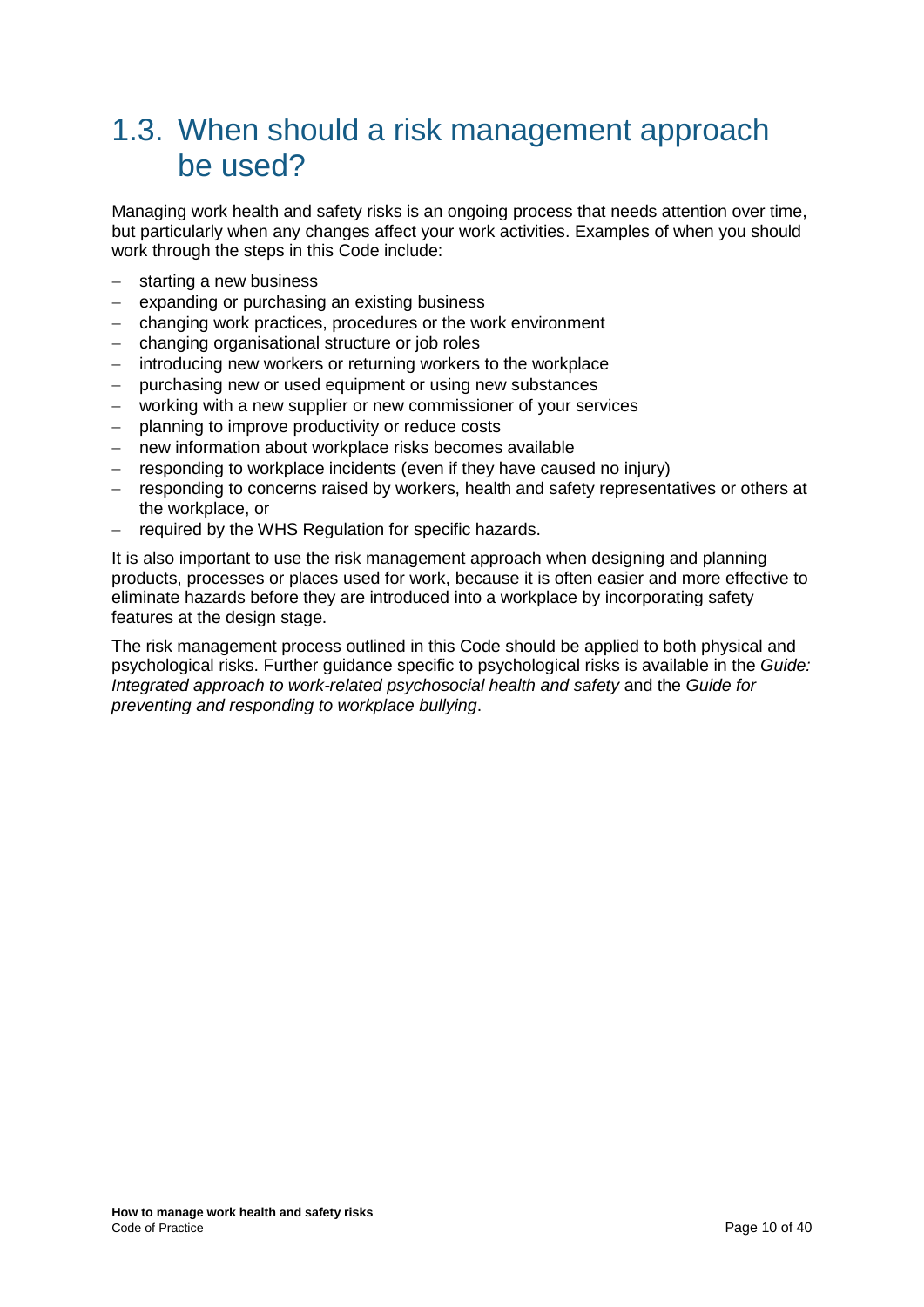# <span id="page-10-0"></span>2. Step 1—How to identify hazards

Identifying hazards in the workplace involves finding things and situations that could potentially cause harm to people. Hazards generally arise from the following aspects of work and their interaction:

- − physical work environment
- − equipment, materials and substances used
- − work tasks and how they are performed, and
- − work design and management.

[Table 1](#page-10-1) below lists some common types of workplace hazards. Some hazards are part of the work process, such as mechanical hazards, noise or toxic properties of substances. Other hazards result from equipment or machine failures and misuse, chemical spills and structural failures, or where work demands exceed a worker's ability to cope.

A piece of plant, substance or a work process may have many different hazards. Each of these hazards needs to be identified. For example, a production line may have dangerous moving parts, noise, hazards associated with manual tasks and psychosocial hazards due to the pace of work.

| <b>Hazard</b>                        | <b>Example</b>                                                                                                  | <b>Potential harm</b>                                                                                          |
|--------------------------------------|-----------------------------------------------------------------------------------------------------------------|----------------------------------------------------------------------------------------------------------------|
| <b>Manual tasks</b>                  | Tasks involving sustained or<br>awkward postures, high or sudden<br>force, repetitive movements or<br>vibration | Musculoskeletal disorders such as damage to<br>joints, ligaments and muscles                                   |
| <b>Gravity</b>                       | Falling objects, falls, slips and<br>trips of people                                                            | Fractures, bruises, lacerations, dislocations,<br>concussion, permanent injuries or death                      |
| <b>Psychosocial</b>                  | Excessive time pressure, bullying,<br>violence and work-related fatigue                                         | Psychological or physical injury or illness                                                                    |
| <b>Electricity</b>                   | Exposure to live electrical wires                                                                               | Shock, burns, damage to organs and nerves<br>leading to permanent injuries or death                            |
| <b>Machinery</b><br>and<br>equipment | Being hit by moving vehicles, or<br>being caught in moving parts of<br>machinery                                | Fractures, bruises, lacerations, dislocations,<br>permanent injuries or death                                  |
| <b>Hazardous</b><br>chemicals        | Acids, hydrocarbons, heavy<br>metals, asbestos and silica                                                       | Respiratory illnesses, cancers or dermatitis                                                                   |
| <b>Extreme</b><br>temperatures       | Heat and cold                                                                                                   | Heat can cause burns and heat stroke or<br>injuries due to fatigue<br>Cold can cause hypothermia or frost bite |
| <b>Noise</b>                         | Exposure to loud noise                                                                                          | Permanent hearing damage                                                                                       |
| <b>Radiation</b>                     | Ultra violet, welding arc flashes,<br>micro waves and lasers                                                    | Burns, cancer or blindness                                                                                     |

<span id="page-10-1"></span>**Table 1** Examples of common hazards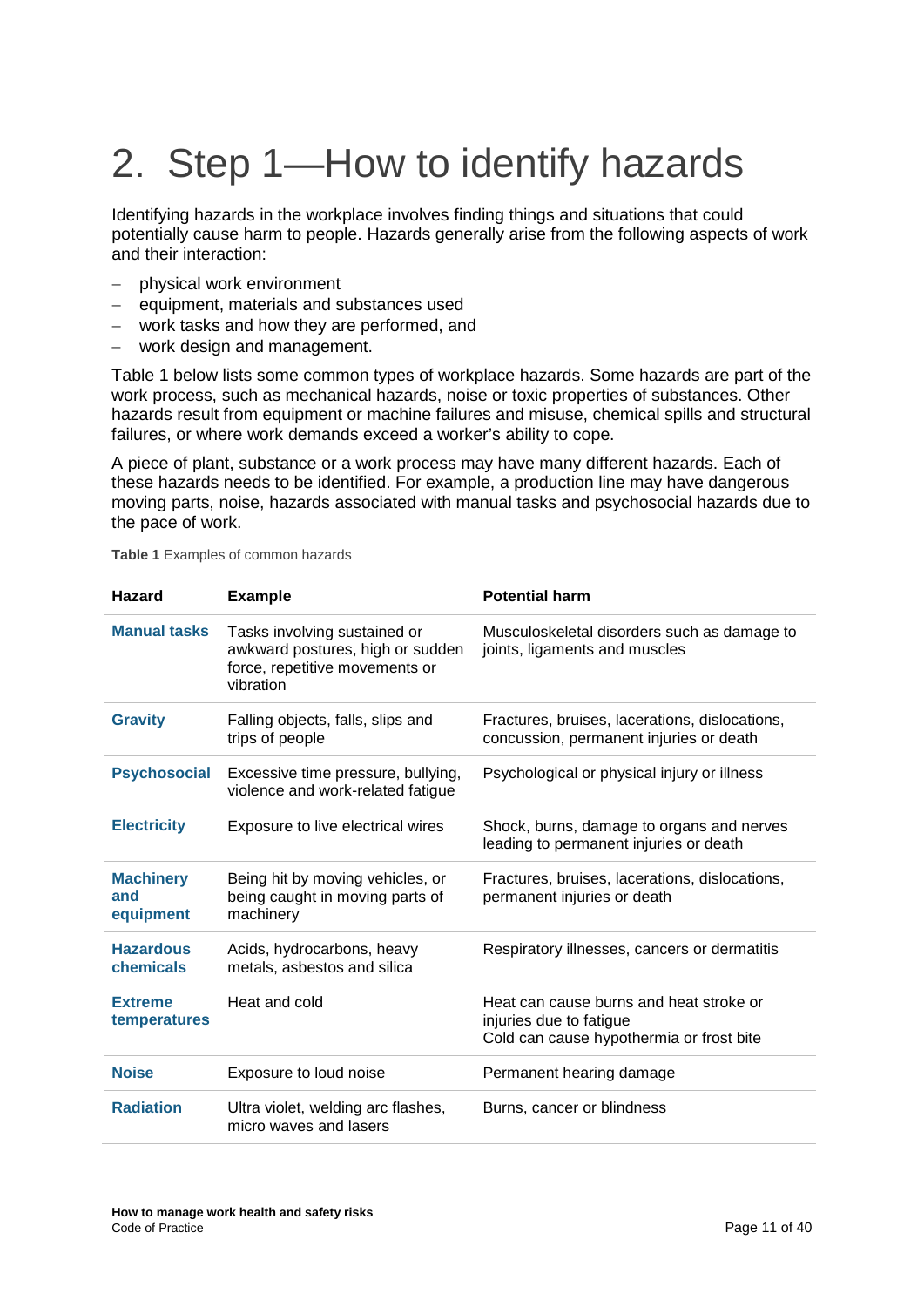| Hazard            | Example         | <b>Potential harm</b>                                                      |
|-------------------|-----------------|----------------------------------------------------------------------------|
| <b>Biological</b> | Micro-organisms | Hepatitis, legionnaires' disease, Q fever,<br><b>HIV/AIDS</b> or allergies |
|                   |                 |                                                                            |

# <span id="page-11-0"></span>2.1. How to find hazards

#### Inspect the workplace

As a person conducting a business or undertaking (PCBU), regularly walking around the workplace and observing how things are done can help you predict what could or might go wrong. Look at how people actually work, how plant and equipment are used, what chemicals are around and what they are used for, what safe or unsafe work practices exist as well as the general state of housekeeping.

Things to look out for include the following:

- Does the work environment enable workers to carry out work without risks to health and safety (for example, space for unobstructed movement, adequate ventilation, lighting)?
- − How is work performed, including the physical, mental and emotional demands of the tasks and activities?
- − How suitable are the tools and equipment for the task and how well are they maintained?
- − How do workers, managers, supervisors and others interact and how are inappropriate behaviours or conflicts dealt with?
- Have any changes occurred in the workplace which may affect health and safety?

Hazards are not always obvious. Some hazards can affect health over a long period of time or may result in stress (such as bullying) or fatigue (such as shiftwork). Also think about hazards that you may bring into your workplace with new, used or hired goods (for example, worn insulation on a hired welding set).

As you walk around, you may spot straightforward problems and action should be taken on these immediately, for example cleaning up a spill. If you find a situation where there is immediate or significant danger to people, move those persons to a safer location first and attend to the hazard urgently. Follow up on why the situation occurred to identify additional hazards and risks.

Make a list of the hazards you find, including the ones you know are already being dealt with, to ensure that nothing is missed. This list can be kept and updated next time you do an inspection. You may use a checklist designed to suit your workplace to help you find and make a note of hazards.

## Good work design and safe design

The best chance to find ways to eliminate hazards and minimise risks is during the design phase.

Effective design of 'good work' considers the work tasks, work systems, the physical working environment, and the workers and others in the workplace. For more information on good work design principles, see *Principles of good work design: A work health and safety handbook*.

Safe design of buildings, structures, equipment and vehicles accounts for the hazards and risks present at all stages of the product's lifecycle. For more information on safe design principles and how to achieve safe design, see *Guidance on the principles of safe design for work* and the Code of Practice: *Safe design of structures*.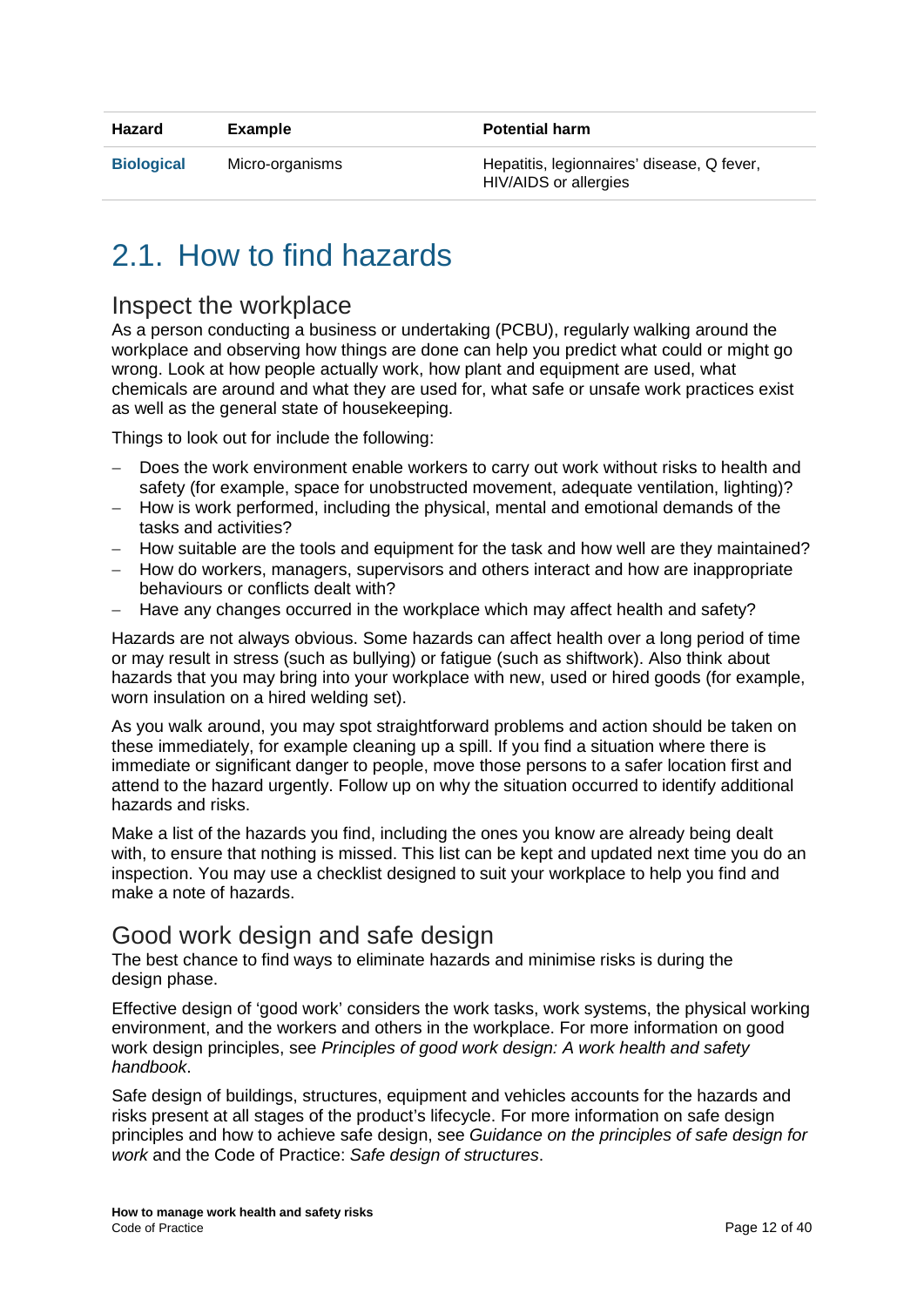### Consult your workers

Ask your workers about any health and safety problems they have encountered in doing their work and any near misses or incidents that have not been reported.

Worker surveys may also be undertaken to obtain information about matters such as workplace bullying, as well as muscular aches and pains that can signal potential hazards.

### Consult your supply chains and networks

Talk with your suppliers or those commissioning your services to understand each other's needs and identify any hazards and risks. For example, hazards may relate to frequent pressure to deliver services in very tight timeframes or to delay service delivery for long periods which reduce workers' opportunities to rest. Other hazards may relate to packaging products in ways that increase workers' risks of musculoskeletal injury or exposure to hazardous chemicals.

When people within a supply chain act cooperatively they can exert greater influence on health and safety than when acting alone.

## Review available information

Information and advice about hazards and risks relevant to particular industries and types of work is available from regulators, industry associations, unions, technical specialists and safety consultants.

Manufacturers and suppliers can also provide information about hazards and safety precautions for specific substances (safety data sheets), plant or processes (instruction manuals).

Analyse your records of health monitoring, workplace incidents, near misses, worker complaints, sick leave and the results of any inspections and investigations to identify hazards. If someone has been harmed doing a particular task, then a hazard exists that could hurt someone else. These incidents need to be investigated to find the hazard that caused the injury or illness.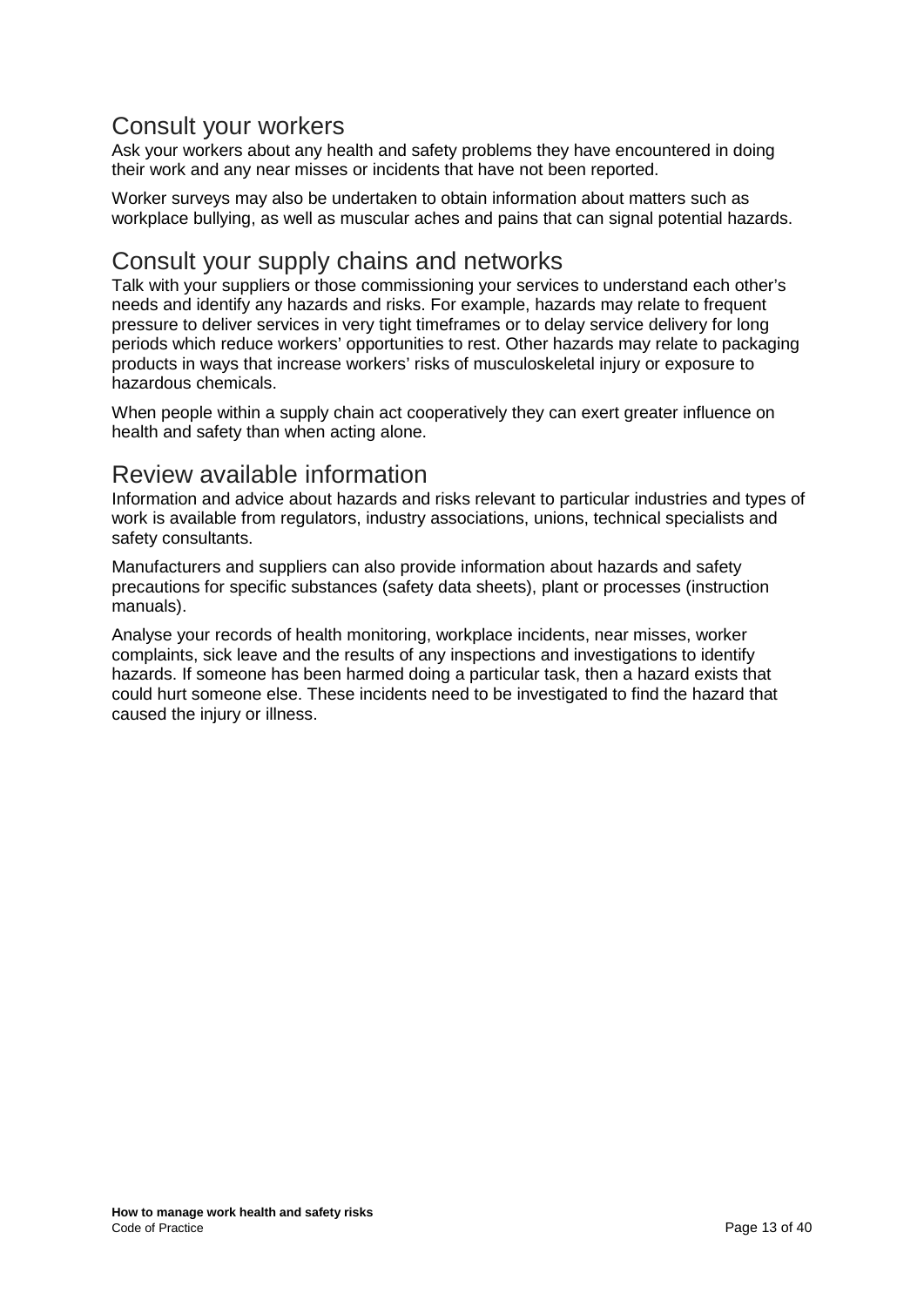# <span id="page-13-0"></span>3. Step 2—How to assess risks

A risk assessment involves considering what could happen if someone is exposed to a hazard and the likelihood of it happening. A risk assessment can help you, as a person conducting a business or undertaking (PCBU), to determine:

- − how severe a risk is
- − whether any existing control measures are effective
- − what action you should take to control the risk, and
- − how urgently the action needs to be taken.

Many hazards and their associated risks are well known and have well established and accepted control measures. In these situations, the second step to formally assess the risk is not required. If after identifying a hazard you already know the risk and how to control it effectively, you may simply implement the controls.

A risk assessment can be undertaken with varying degrees of detail depending on the type of hazard and the information, data and resources that you have available. It can be as simple as a discussion with your workers or involve specific risk analysis tools and techniques developed for specific risks or recommended by safety professionals. For some complex situations, expert or specialist advice may be useful when conducting a risk assessment.

## <span id="page-13-1"></span>3.1. When should a risk assessment be carried out?

A risk assessment should be done when:

- − there is uncertainty about how a hazard may result in injury or illness
- − the work activity involves a number of different hazards and there is a lack of understanding about how the hazards may interact with each other to produce new or greater risks, or
- − changes at the workplace occur that may impact on the effectiveness of control measures.

In some circumstances, a risk assessment will assist to:

- − identify which workers are at risk of exposure
- − determine what sources and processes are causing the risk
- − identify if and what kind of control measures should be implemented, and
- − check the effectiveness of existing control measures.

A risk assessment is mandatory under the WHS Regulation for certain activities that are high risk such as, but not limited to, entry into confined spaces, diving work and live electrical work.

Some hazards that have exposure standards, such as noise and airborne contaminants, may require scientific testing or measurement by a competent person to accurately assess the risk and to check that the relevant exposure standard is not being exceeded (for example, by using noise meters to measure noise levels and using gas detectors to analyse oxygen levels in confined spaces).

A risk assessment is not required when legislation requires a hazard or risk to be controlled in a specific way—these requirements must be complied with.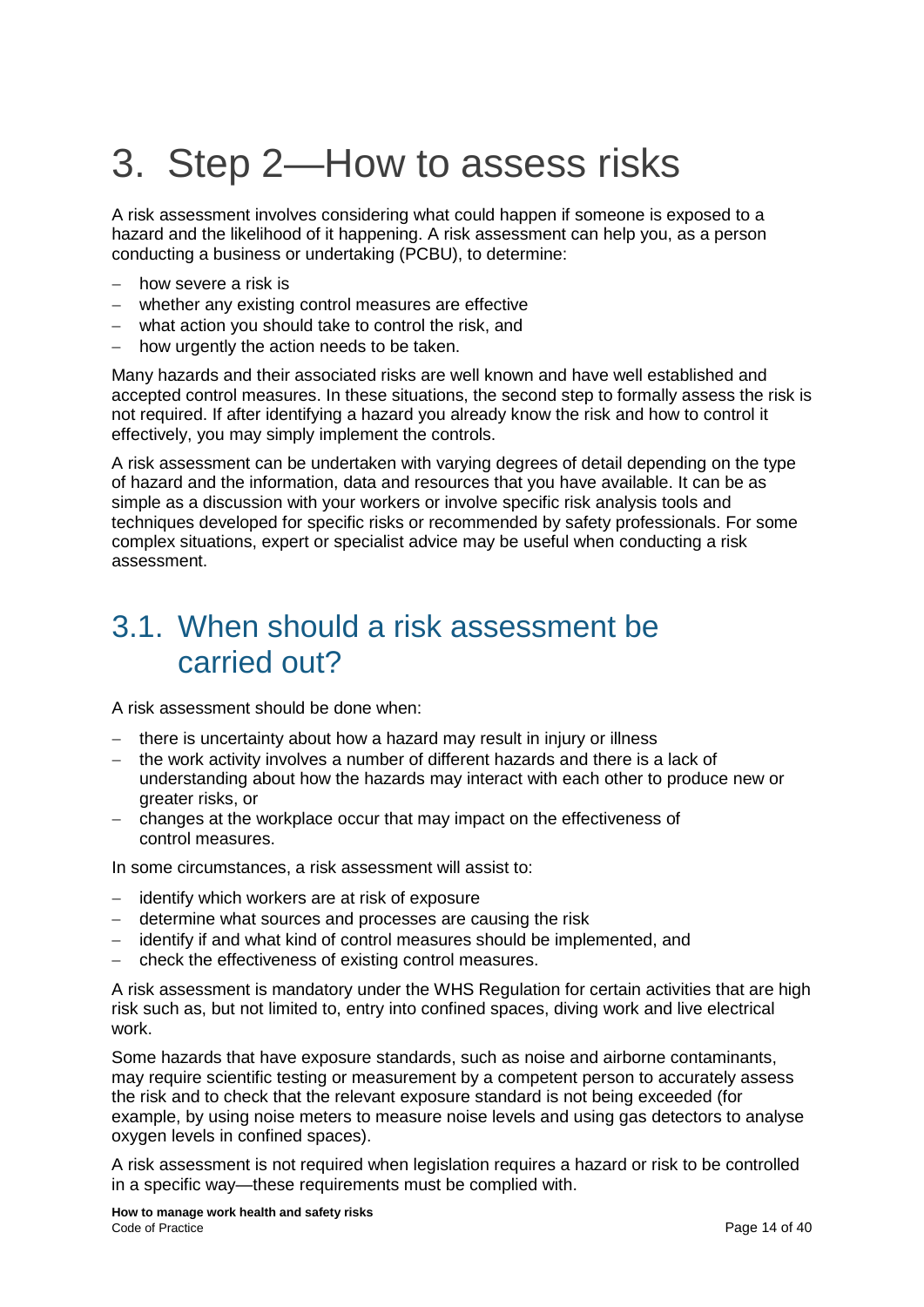A detailed risk assessment may not be required in the following situations:

- − A code of practice or other guidance sets out a way of controlling a hazard or risk that is applicable to your situation.
- − There are well-known and effective controls that are in use in the particular industry that are suited to the circumstances in your workplace.

In these situations, you may be able to simply implement these control measures.

A risk assessment may be appropriate to reuse in situations where all the hazards, tasks, things, workers or circumstances are the same and no worker or other person will be exposed to greater, additional or different risks. However, as stated above, if there are any changes at the workplace, a new risk assessment should be performed.

## <span id="page-14-0"></span>3.2. How to do a risk assessment

Hazards have the potential to cause different types and severities of harm, ranging from minor discomfort to a serious injury or death.

For example, heavy liquefied petroleum gas (LPG) cylinders can cause muscular strain when they are handled manually. However, if the cylinder is damaged causing gas to leak, which is then ignited, a fire could result in serious burns. If that leak occurs in a storeroom or similar enclosed space, it could result in an explosion that could destroy the building and kill or injure anyone nearby. Each of the outcomes involves a different type of harm with a range of severities, and each has a different likelihood of occurrence.

The risk will increase as the severity and likelihood of harm increases.

#### Work out how hazards may cause harm

In most cases, incidents occur as a result of a chain of events and a failure of one or more links in that chain. If one or more of the events can be stopped or changed, the risk may be eliminated or reduced.

One way of working out the chain of events is to determine the starting point where things begin to go wrong and then consider: 'If this happens, what may happen next?' This will provide a list of events that sooner or later cause harm. See the example in Appendix C.

In thinking about how each hazard may cause harm, you should consider:

- − the effectiveness of existing control measures and whether they control all types of harm
- − how work is actually done, rather than relying on written manuals and procedures, and
- − infrequent or abnormal situations, as well as how things are normally meant to occur.

Consider how harm could be caused during maintenance and cleaning, as well as breakdowns of equipment and failures of health and safety controls.

#### Work out how severe the harm could be

To estimate the severity of harm that could result from each hazard you should consider the following questions:

- − What type of harm could occur (for example muscular strain, injuries due to fatigue, psychological injury, burns, laceration)? How severe is the harm? Could the hazard cause death, serious injuries, illness or only minor injuries requiring first aid?
- − What factors could influence the severity of harm that occurs? For example, the distance someone might fall or the concentration of a particular substance will determine the level of harm that is possible. The harm may occur immediately if something goes wrong (for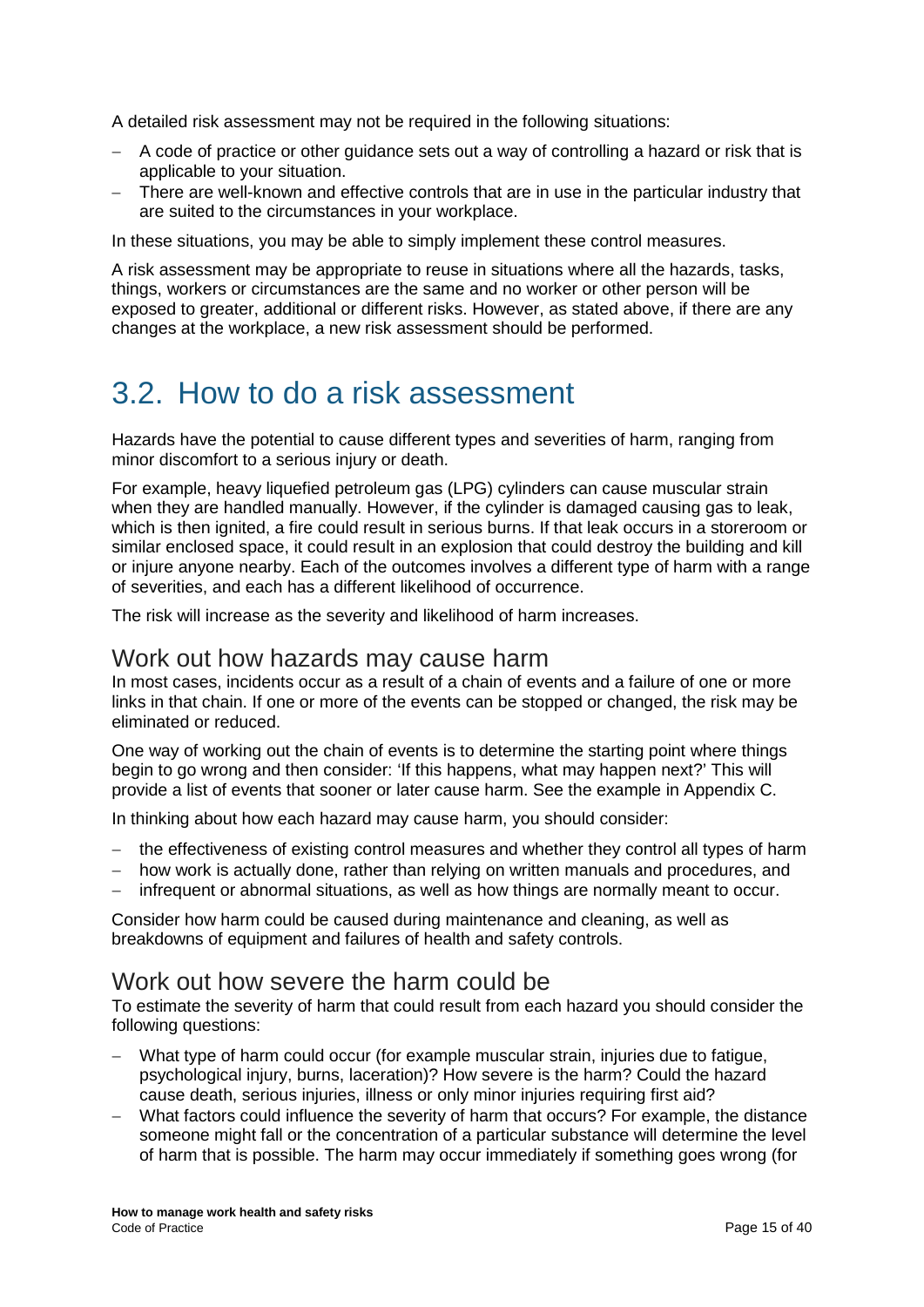example injury from a fall) or it may take time for it to become apparent (for example illness from long-term exposure to a substance or to excessive work demands).

- − Do you need to use specific tools or processes to assess how severe the harm could be? This could include sending samples to a lab for testing or arranging noise exposure level testing.
- − How many people are exposed to the hazard and how many could be harmed in and outside your workplace? For example, a mobile crane collapse on a busy construction site has the potential to kill or injure a large number of people.
- − Could one failure lead to other failures? For example, could the failure of your electrical supply make any control measures that rely on electricity ineffective?
- − Could a small event escalate to a much larger event with more serious consequences? For example, a minor fire can get out of control quickly in the presence of large amounts of combustible materials.

#### Work out the likelihood of harm occurring

The likelihood that someone will be harmed can be estimated by considering the following:

- − How often is the task done? Does this make the harm more or less likely?
- − How often are people near the hazard? How close do people get to it?
- Has it ever happened before, either in your workplace or somewhere else? How often?

[Table 2](#page-15-0) contains further questions that can help you estimate likelihood.

You can rate the likelihood as one of the following:

- − **Certain to occur**—expected to occur in most circumstances
- − **Very likely**—will probably occur in most circumstances
- − **Possible**—might occur occasionally
- − **Unlikely**—could happen at some time
- − **Rare**—may happen only in exceptional circumstances.

<span id="page-15-0"></span>**Table 2** Questions to help estimate likelihood of harm occurring

| <b>Questions</b>                                      | <b>Explanation and examples</b>                                                                                                                                                                                                                                                                                                                                                                                                                                       |
|-------------------------------------------------------|-----------------------------------------------------------------------------------------------------------------------------------------------------------------------------------------------------------------------------------------------------------------------------------------------------------------------------------------------------------------------------------------------------------------------------------------------------------------------|
| How often are people<br>exposed to the hazard?        | A hazard may exist all of the time or it may only exist occasionally. The<br>more often a hazard is present, the greater the likelihood it will result<br>in harm.<br>For example:<br>Meshing gears in an enclosed gearbox can cause crushing only if<br>the gearbox is open during maintenance, and therefore the potential<br>for harm will not occur very often.<br>Continuously lifting heavy boxes has the potential to cause harm<br>whenever the work is done. |
| How long might people<br>be exposed to<br>the hazard? | The longer that someone is exposed to a hazard, the greater the<br>likelihood that harm may result.<br>For example:<br>The longer a person is exposed to noisy work, the more likely it is<br>that they will suffer hearing loss.                                                                                                                                                                                                                                     |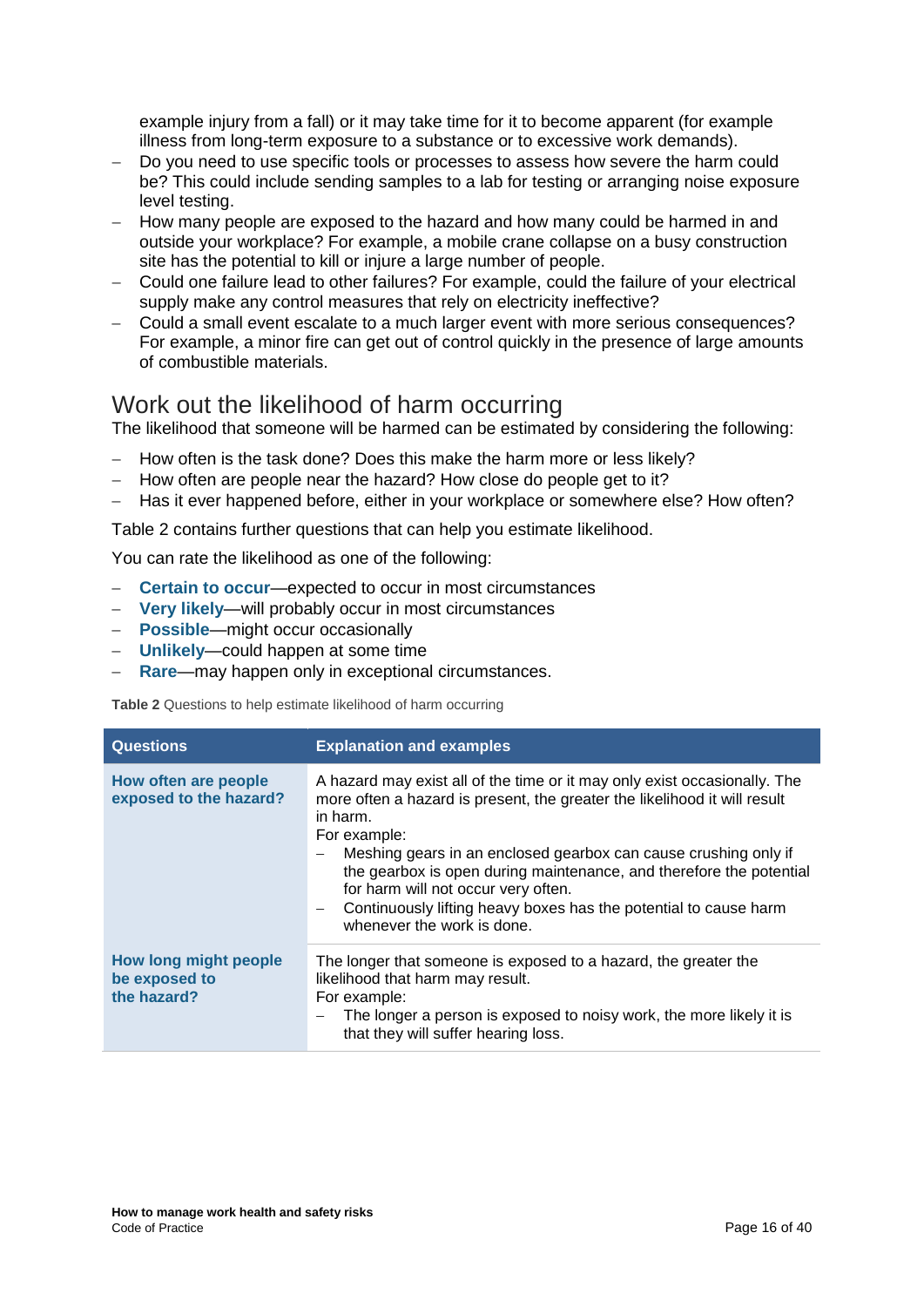| <b>Questions</b>                                                                                           | <b>Explanation and examples</b>                                                                                                                                                                                                                                                                                                                                                                                                                                                                                                                                                                                                                                                                                                                           |
|------------------------------------------------------------------------------------------------------------|-----------------------------------------------------------------------------------------------------------------------------------------------------------------------------------------------------------------------------------------------------------------------------------------------------------------------------------------------------------------------------------------------------------------------------------------------------------------------------------------------------------------------------------------------------------------------------------------------------------------------------------------------------------------------------------------------------------------------------------------------------------|
| <b>How effective are current</b><br>controls in<br>reducing risk?                                          | In most cases the risks being assessed will already be subject to some<br>control measures. The likelihood of harm resulting from the risk will<br>depend upon how adequate and effective the current measures are.<br>For example:<br>Traffic management controls have been implemented in a<br>warehouse to separate moving forklifts from pedestrians by using<br>signs and painted lines on the floor. These controls may need to be<br>upgraded to include physical barriers.                                                                                                                                                                                                                                                                        |
| <b>Could any changes in</b><br>your organisation<br>increase the likelihood?                               | The demand for goods or services in many organisations varies<br>throughout the year. Changes in demand may be seasonal, depend on<br>environmental conditions or be affected by market fluctuations that are<br>driven by a range of events. Meeting increased demand may cause<br>unusual loads on people, plant and equipment and systems of work.<br>Failures may be more likely.<br>For example:<br>Inner city restaurants and bistros are very busy in the period prior to<br>Christmas, placing extra demands on kitchen and serving staff. The<br>increase in volume of food to be prepared and serving a larger<br>number of patrons increases the potential for human error and the<br>likelihood of harm.                                      |
| Are hazards more likely<br>to cause harm because<br>of the working<br>environment?                         | Examples of situations where the risk of injury or illness may become<br>more likely:<br>Environmental conditions change. For example, work performed in<br>$\overline{\phantom{0}}$<br>high temperatures in a small space increases the potential for<br>mistakes because workers become fatigued more quickly; wet<br>conditions make walkways and other things slippery.<br>People are required to work quickly. The rate at which work is done<br>$\overline{\phantom{0}}$<br>(e.g. number of repetitions) can over-stress a person's body or<br>make it more likely that mistakes will be made.<br>There is insufficient light or poor ventilation.<br>—                                                                                             |
| Could the way people act<br>and behave affect the<br>likelihood of a hazard<br>causing harm?               | The possibility that people may make mistakes, misuse items, become<br>distracted or panic in particular situations needs to be taken into<br>account. The effects of fatigue or stress may make it more likely that<br>harm will occur.                                                                                                                                                                                                                                                                                                                                                                                                                                                                                                                  |
| Do the differences<br>between individuals in<br>the workplace make it<br>more likely for harm to<br>occur? | Workers are not all the same and individual variability should be<br>considered, for example:<br>People respond to stress at work in different ways, which means<br>some workers are more susceptible to harm.<br>People with disabilities may be more likely to suffer harm if the<br>$\overline{\phantom{0}}$<br>workplace or process is not designed for their needs.<br>New or young workers may be more likely to suffer harm because of<br>$\overline{\phantom{0}}$<br>inexperience.<br>People who do not normally work at the workplace will have less<br>$\qquad \qquad -$<br>knowledge than employees who normally work there, and may be<br>more likely to suffer harm. These people include contractors, visitors<br>or members of the public. |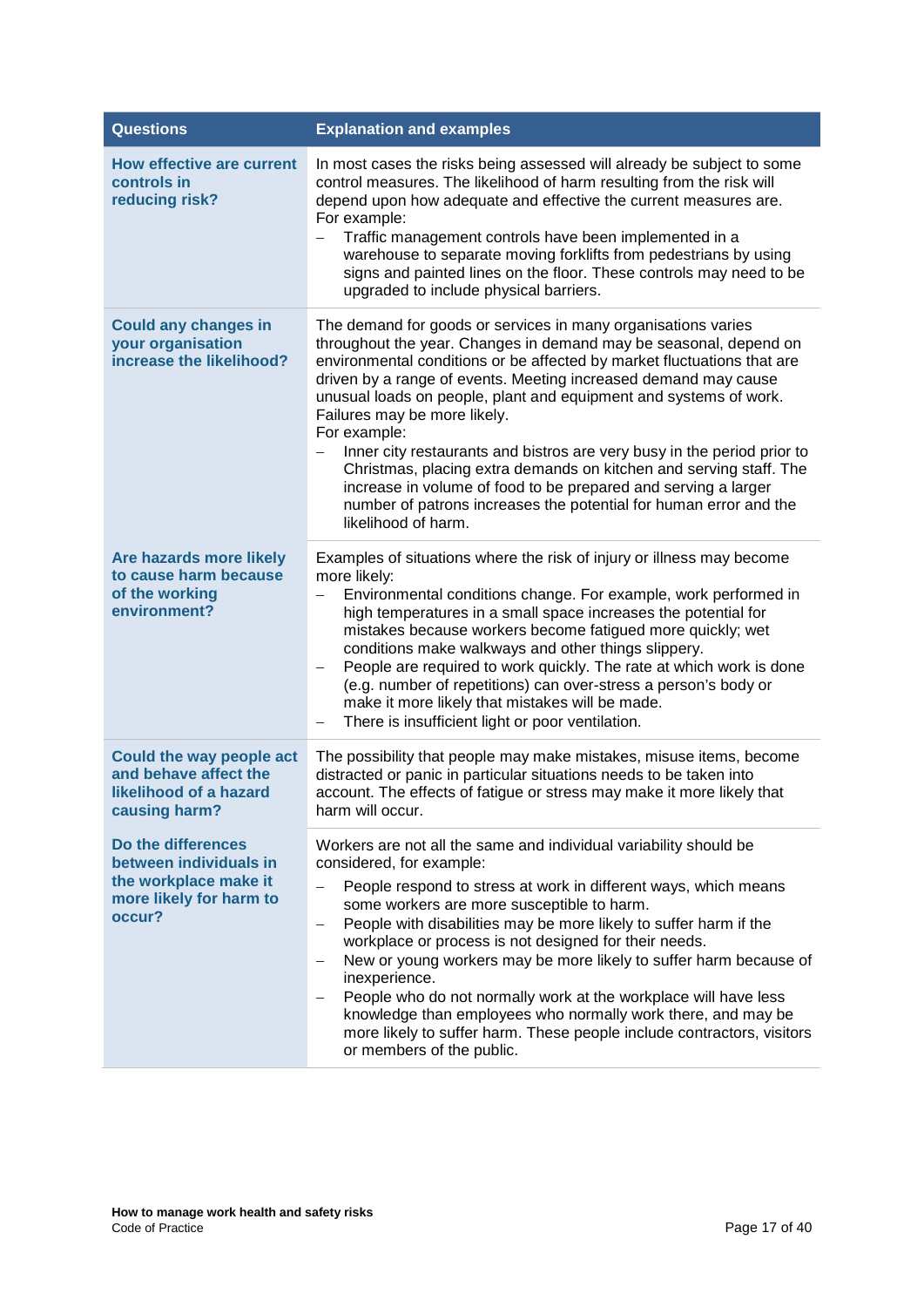# <span id="page-17-0"></span>4. Step 3—How to control risks

The most important step in managing risks involves eliminating them so far as is reasonably practicable, or if that is not reasonably practicable, minimising the risks so far as is reasonably practicable.

In deciding how to control risks, as a person conducting a business or undertaking (PCBU), you must consult your workers and their representatives who will be directly affected by this decision. Their experience will help you choose appropriate control measures and their involvement will increase the level of acceptance of any changes that may be needed to the way they do their job.

There are many ways to control risks. Some control measures are more effective than others.

You must consider various control options and choose the control that most effectively eliminates the hazard or minimises the risk in the circumstances. This may involve a single control measure or a combination of different controls that together provide the highest level of protection that is reasonably practicable.

Some problems can be fixed easily and should be done straight away, while others will need more effort and planning to resolve. Of those requiring more effort, you should prioritise areas for action, focusing first on those hazards with the highest level of risk.

# <span id="page-17-1"></span>4.1. The hierarchy of control measures

The ways of controlling risks are ranked from the highest level of protection and reliability to the lowest as shown in Figure 2. This ranking is known as the hierarchy of control measures.

The hierarchy of control measures can be applied in relation to any risk. The WHS Regulation makes it mandatory for duty holders to work through this hierarchy when managing certain risks.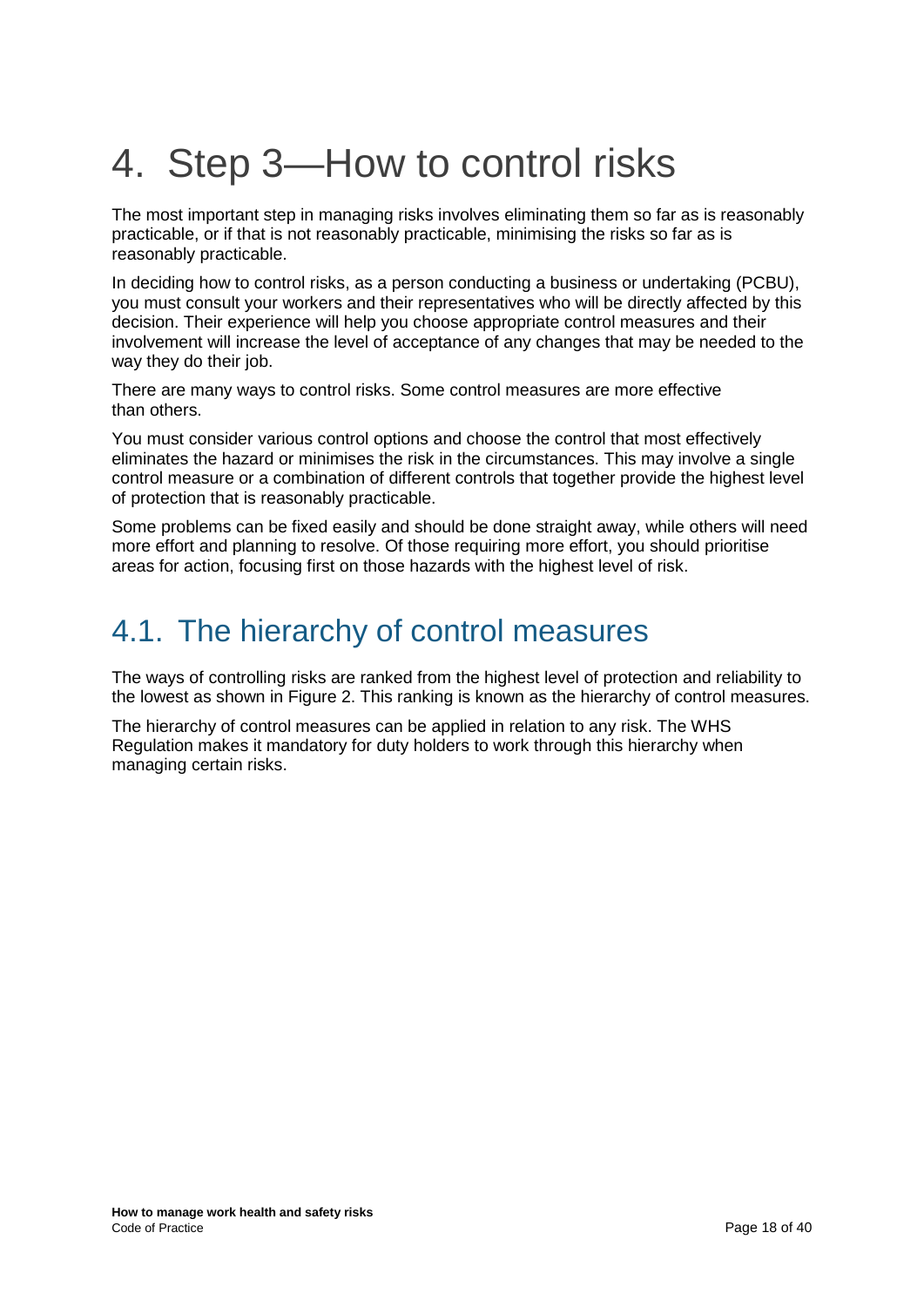

**Figure 2 The hierarchy of control measures**

You must always aim to eliminate the risk, which is the most effective control. If this is not reasonably practicable, you must minimise the risk by working through the other alternatives in the hierarchy.

The lower levels in the hierarchy are less effective because controls that change the hazard or minimise exposure to the hazard can only minimise the risk. You cannot eliminate the risk without eliminating the hazard.

Administrative controls and personal protective equipment (PPE) are the least effective at minimising risk because they do not control the hazard at the source and rely on human behaviour and supervision. These control measures should only be used:

- to supplement higher level control measures (as a back-up)
- as a short-term interim measure until a more effective way of controlling the risk can be used, or
- − when there are no other practical control measures available (as a last resort).

#### Elimination

The most effective control measure involves eliminating the hazard and associated risk. The best way to do this is by, firstly, not introducing the hazard into the workplace. For example, you can eliminate the risk of a fall from height by doing the work at ground level.

Eliminating hazards is often cheaper and more practical to achieve at the design or planning stage of a product, process or place used for work. In these early phases, there is greater scope to design out hazards or incorporate risk control measures that are compatible with the original design and functional requirements. For example, not using a noisy machine will be more effective than providing workers with personal hearing protectors.

You can also eliminate risks by removing an existing hazard, for example, by removing trip hazards on the floor, disposing of unwanted chemicals, or not working in an isolated or remote area.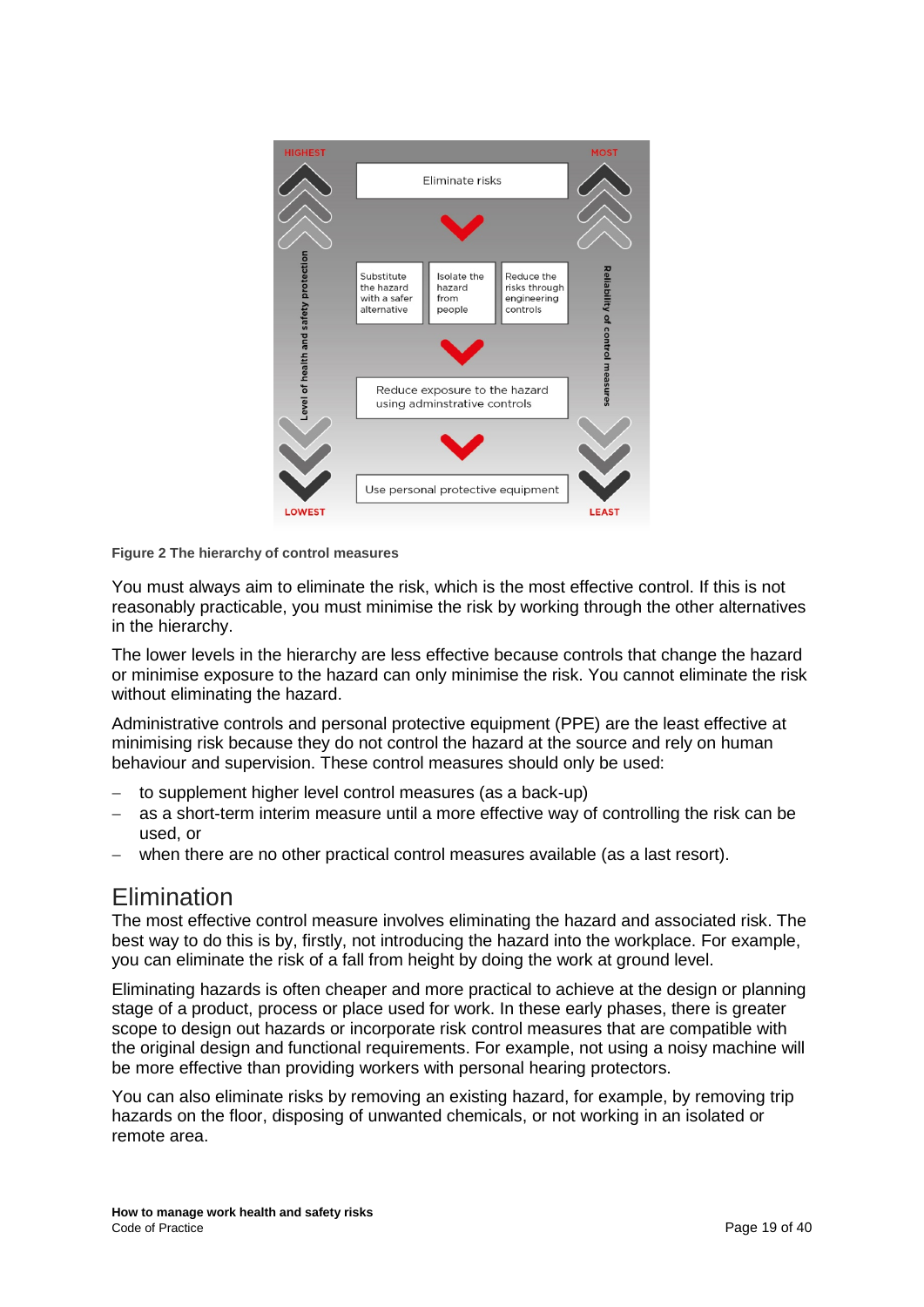It may not be reasonably practicable to eliminate a hazard if doing so means that you cannot make the end product or deliver the service. If you cannot eliminate the hazard, then you must minimise as many of the risks associated with the hazard as reasonably practicable.

## Substitution, isolation and engineering controls

If it is not reasonably practicable to eliminate the hazards and associated risks, you must minimise the risks using one or more of the following approaches, so far as is reasonably practicable.

#### **Substitute the hazard with something safer**

For instance, replace solvent-based paints with water-based ones or allow workers to have more control of line speed instead of pacing line work by computer.

#### **Isolate the hazard from people**

This involves physically separating the source of harm from people by distance or using barriers. For instance, install guardrails around exposed edges and holes in floors; use remote control systems to operate machinery; store chemicals in a fume cabinet; place barriers between workers and customers where there is a risk of assault.

#### **Use engineering controls**

An engineering control is a control measure that is physical in nature, including a mechanical device or process. For instance, use mechanical devices such as trolleys or hoists to move heavy loads; place guards around moving parts of machinery; install residual current devices (electrical safety switches); set work rates on a production line to reduce fatigue; install sound dampening measures to reduce exposure to unpleasant or hazardous noise.

#### Administrative controls

If risks remain, they must be minimised by implementing administrative controls, so far as is reasonably practicable. Administrative controls include work methods or procedures that are designed to minimise exposure to a hazard as well as the information, training and instruction needed to ensure workers can work safely. For instance, develop procedures on how to operate machinery safely, provide training and support to managers and workers to identify and manage health and safety risks, implement anti-bullying policies, limit exposure time to a hazardous task, and/or use signs to warn people of a hazard.

Some administrative measures will be necessary to ensure substitution, isolation and engineering controls are implemented effectively, for example, following safe work procedures when using equipment. See section 4.2 below for information on implementing control measures.

#### Personal protective equipment

Any remaining risks must be minimised with suitable PPE. Examples of PPE include ear muffs, respirators, face masks, hard hats, gloves, aprons and protective eyewear. PPE limits exposure to the harmful effects of a hazard but only if workers wear and use the PPE correctly.

#### **WHS Regulation clause 44**

Provision to workers and use of personal protective equipment

If PPE is to be used at the workplace, you must ensure the equipment is:

selected to minimise risk to health and safety, including by ensuring that the equipment is suitable for the nature of the work and any hazard associated with the work and is of suitable size and fit and reasonably comfortable for the worker who is to use or wear it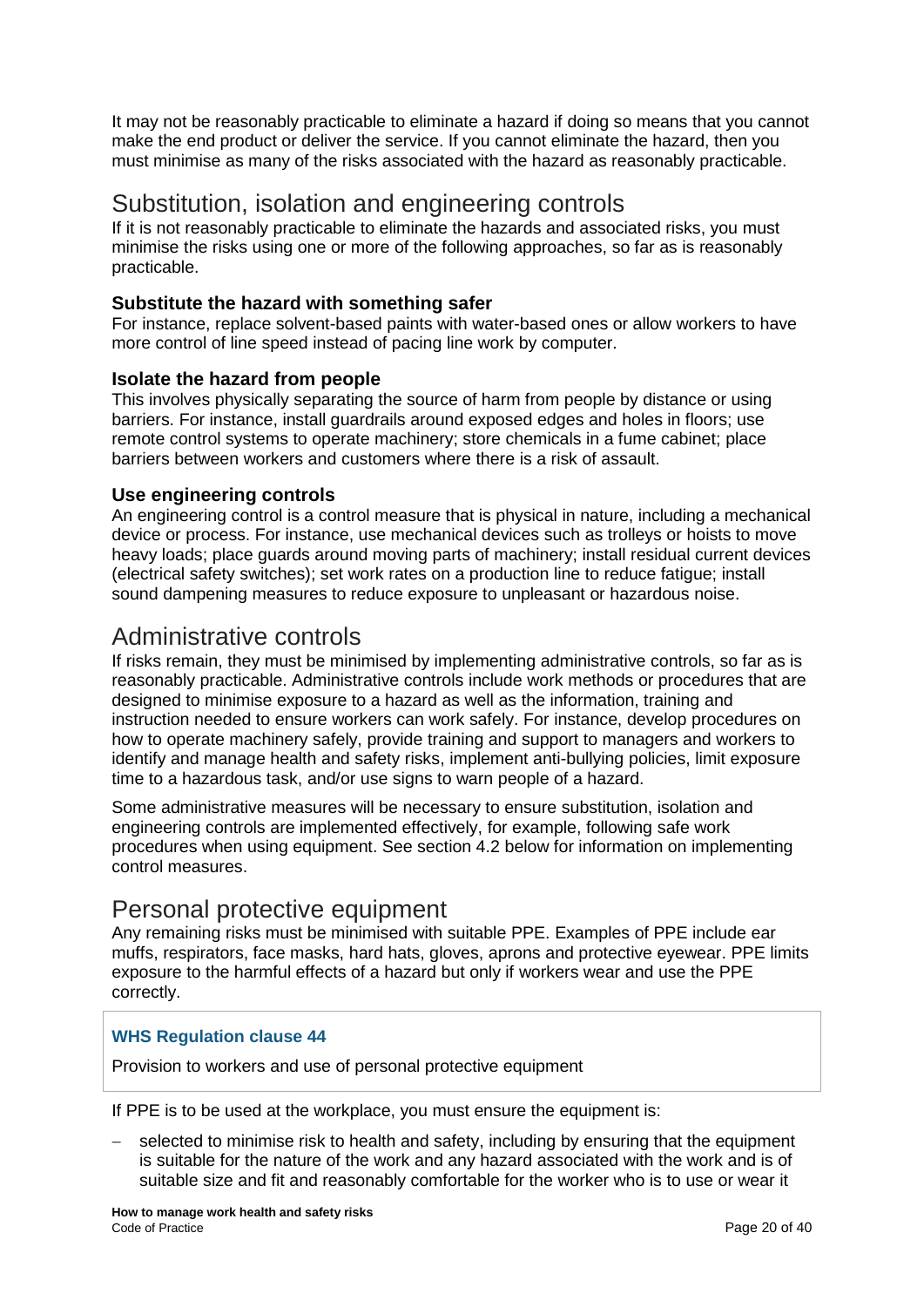− maintained, repaired and replaced so that is continues to minimise risk to the worker who uses it, including by ensuring that the equipment is clean and hygienic, and in good working order.

If you direct the carrying out of work, you must provide the worker with information, training and instruction in the proper use and wearing of PPE, and the storage and maintenance of PPE.

A worker must, so far as reasonably able, use or wear the PPE in accordance with any information, training or reasonable instruction and must not intentionally misuse or damage the equipment.

## <span id="page-20-0"></span>4.2. How to develop and implement control options

Information about suitable controls for many common hazards and risks can be obtained from:

- − codes of practice and guidance material
- − manufacturers and suppliers of plant, substances and equipment used in your workplace, or
- industry associations and unions.

In some cases, published information will provide guidance on the whole work process. In other cases, the guidance may relate to individual items of plant or how to safely use specific substances. You may use the recommended control options if they suit your situation and eliminate or minimise the risk.

## Developing specific control measures

You may need to develop specific control measures if the available information is not relevant to the hazards and risks or circumstances at your workplace. This can be done by referring to the chain of events that were recorded during the risk assessment.

For each of the events in the sequence, ask: 'What can be done to stop or change the event occurring?' An example of this approach is shown in Appendix C.

Working through the events in the sequence will give you ideas about possible ways to eliminate or minimise the risk. There may be more than one solution for each of the events. The control option you choose should be:

- − one or more controls that provide the highest level of protection for people and is the most reliable—that is, controls located towards the top of the hierarchy in Figure 2
- − available—that is, it can be purchased, made to suit or be put in place, and
- suitable for the circumstance in your workplace—that is, it will work properly given the workplace conditions, work process and your workers.

Where the hazard or risk has the potential to cause death, serious injury or illness, more emphasis should be given to those controls that eliminate or reduce the level of harm, than those that reduce the likelihood of harm occurring.

Make sure that your chosen solution does not introduce new hazards. If this is not possible, any new hazards or risks introduced will also need to be managed.

You may prepare a risk register that identifies the hazards, what action needs to be taken, who will be responsible for taking the action and by when. An example is provided at Appendix D.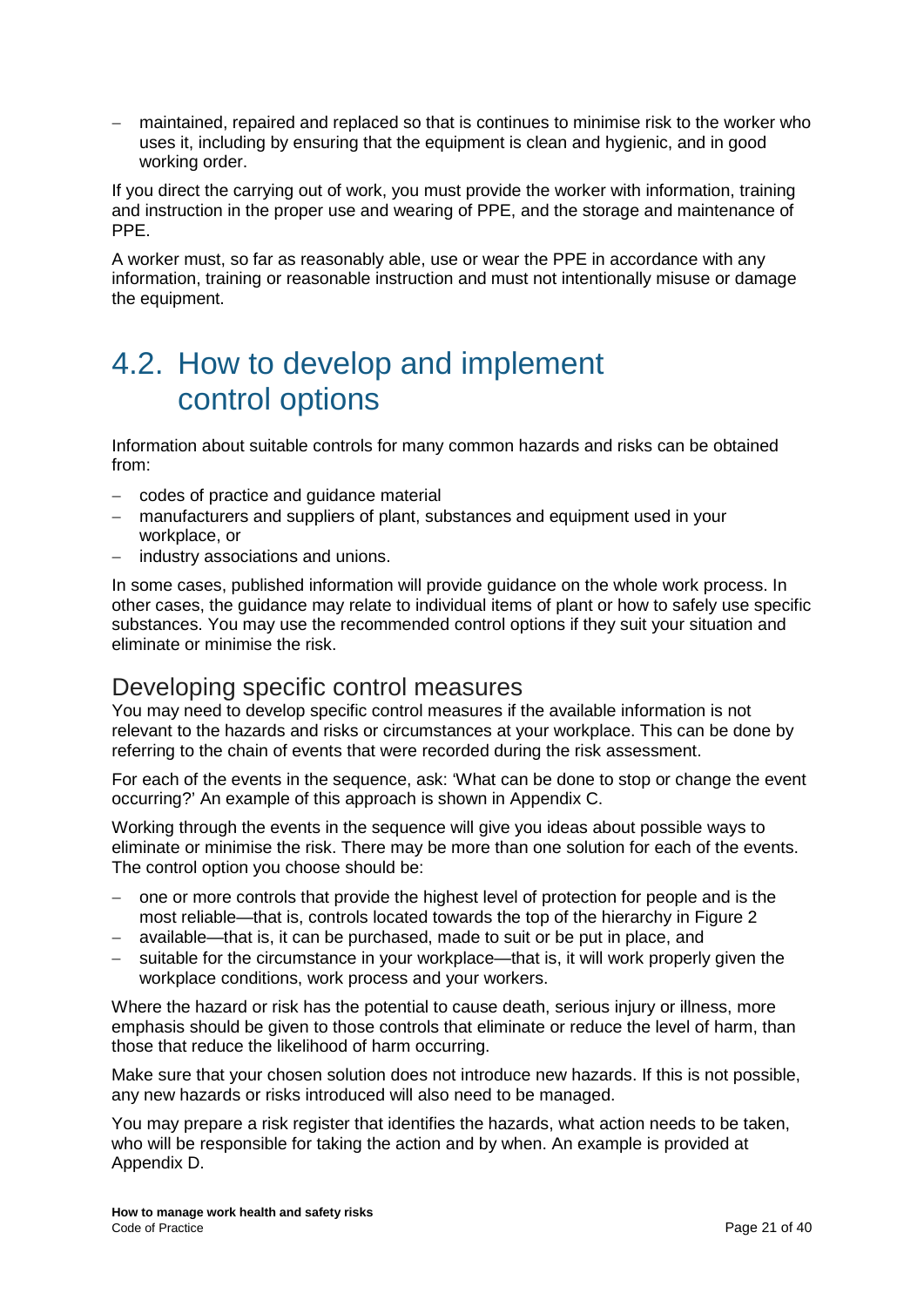## Cost of control measures

All risks can be controlled and it is always possible to do something, such as stopping the activity or providing instructions to those exposed to the risk. There will normally be a number of different options between these two extremes. Cost (in terms of time and effort as well as money) is just one factor to consider when determining the best control option.

The cost of controlling risk may be taken into account in determining what is reasonably practicable, but cannot be used as a reason for doing nothing.

The greater the likelihood of harm occurring or the greater the extent of that harm, the less weight should be given to the cost of controlling the hazard or risk.

If two control measures provide the same level of protection and are equally reliable, you can adopt the less expensive option.

Cost cannot be used as a reason for adopting controls that rely exclusively on changing people's behaviour or actions when there are more effective controls available that can change the risk through substitution, engineering or isolation.

For further information, see the Interpretive Guideline: *The meaning of 'reasonably practicable'.*

#### Implementing controls

The control measures you put into operation will usually require changes to the way work is carried out, for example, working with new or modified equipment or processes, new or different chemicals or new personal protective equipment. In these situations, it is necessary to support the control measures with the following.

#### **Work procedures**

Develop a safe work procedure that describes the task, identifies the hazards and documents how the task is to be performed to minimise the risks.

#### **Training, instruction and information**

Train your workers in the work procedure to ensure that they are able to perform the task safely. Training must cover the nature of the work, the associated risks and the control measures to be implemented.

Training should require workers to demonstrate that they are competent in performing the task according to the procedure. It is insufficient to simply give a worker the procedure and ask them to acknowledge that they understand and are able to perform it. Training, instruction and information must be provided in a form that can be understood by all workers.

Information and instruction may also need to be provided to others who enter the workplace, such as customers or visitors.

#### **Supervision**

The level of supervision required will depend on the level of risk and the experience of the workers involved. High levels of supervision are necessary where inexperienced workers are expected to follow new procedures or carry out difficult and critical tasks.

#### **Maintenance**

Control measures need regular monitoring and maintenance to ensure they remain effective. You should decide what is required when you implement the control and establish a schedule for routine checks and maintenance appropriate to the controls.

You may prepare a risk register identifying the hazards, what action needs to be taken, who will be responsible for taking the action and by when. An example is provided at Appendix D.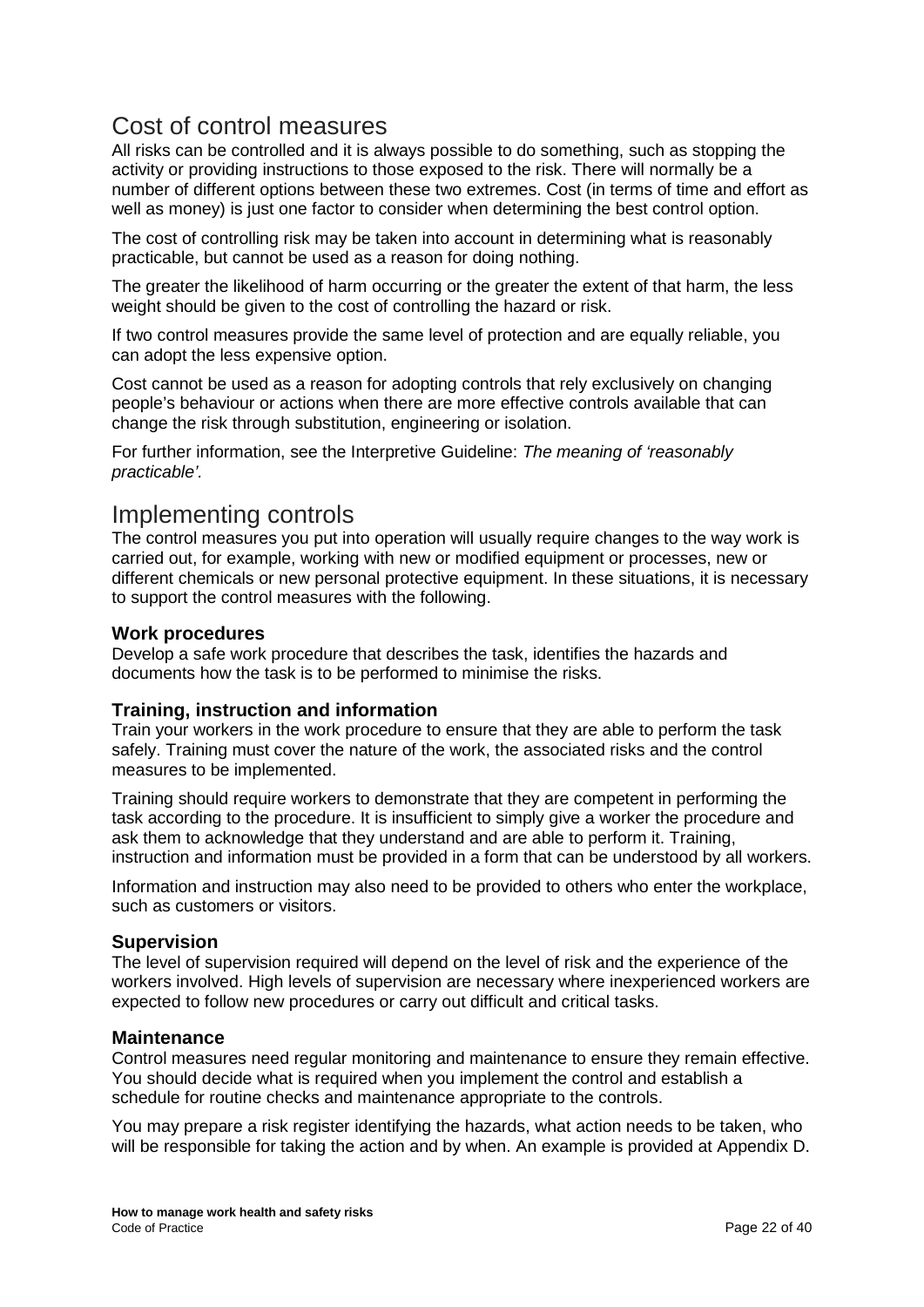# <span id="page-22-0"></span>4.3. How to ensure controls remain effective

An important part of controlling risk is ensuring that your chosen control measures are maintained after their initial implementation. The following actions may help you monitor the control measures you have implemented and ensure that they remain effective.

## Accountability for health and safety

Managers and supervisors should be provided with the authority and resources to implement and maintain control measures effectively. Accountability should be clearly allocated to ensure procedures are followed and maintained.

### Maintenance of plant and equipment

This will involve scheduling and performing regular inspection and testing, repair or replacement of damaged or worn plant and equipment. It includes checking that any control measures are suitable for the nature and duration of work, are set up and used correctly.

Further information on maintaining plant and equipment is available in the Code of Practice: *Managing the risks of plant in the workplace*.

### Up-to-date training and competency

Most control measures depend on workers and supervisors having the appropriate competencies to do the job safely. Training must be provided to maintain competencies and to ensure new workers are capable of working safely.

### Up-to-date hazard information

Information about hazards, such as plant and substances, may be updated by manufacturers and suppliers and should be checked to make sure controls are still relevant. New technology may provide more effective solutions than were previously available. Changes to operating conditions or the way activities are carried out may also mean that control measures need to be updated.

## Regular review and consultation

Control measures are more effective where there is regular review of work procedures and consultation with your workers and their representatives.

If maintenance processes reveal new hazards, or existing hazards that are not being addressed, you will need to perform a review of your control measures.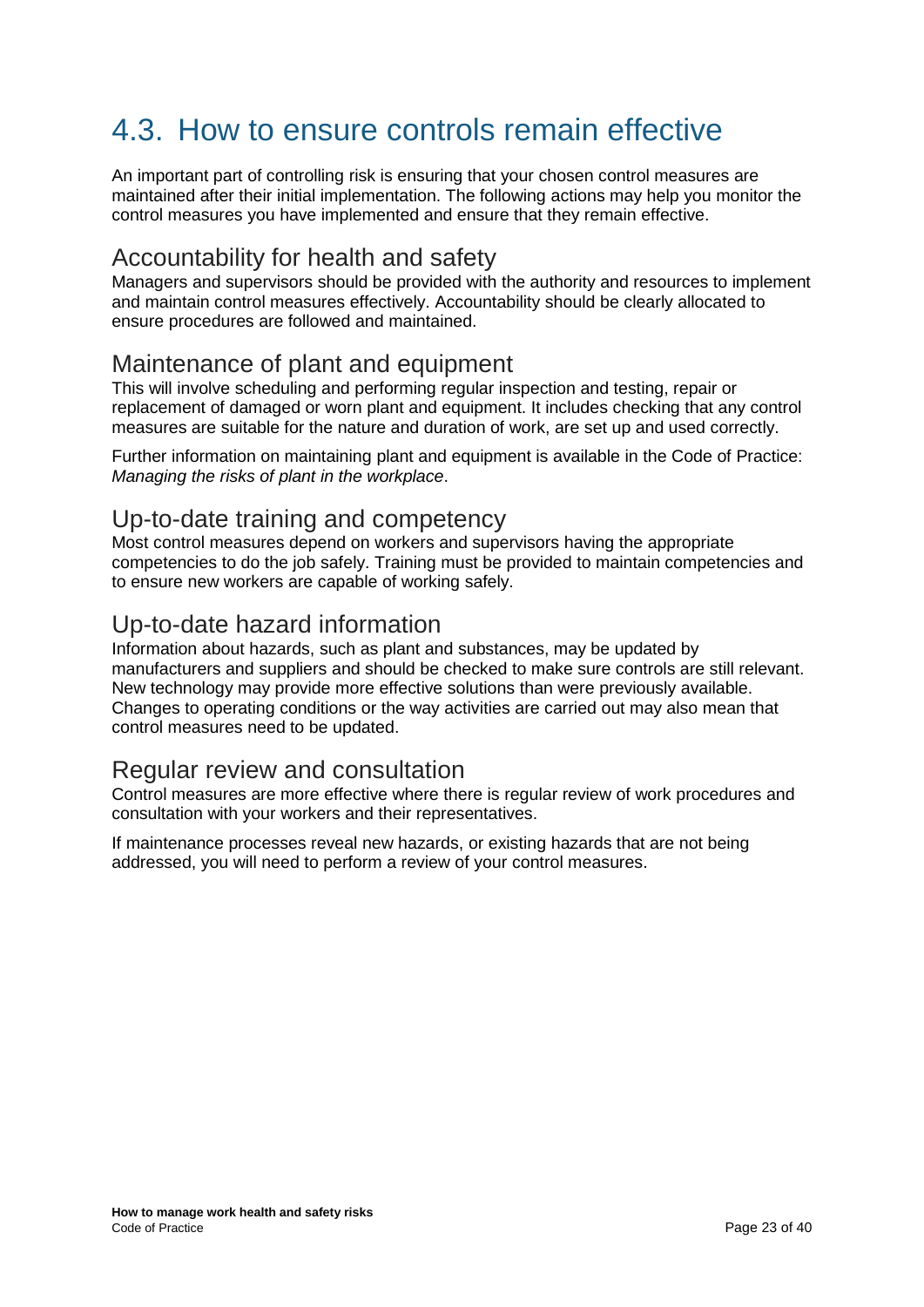# <span id="page-23-0"></span>5. Step 4—How to review controls

The control measures you, as a person conducting a business or undertaking (PCBU), put in place should be reviewed regularly to make sure they work as planned. Don't wait until something goes wrong.

The WHS Regulation requires a risk management process for specific risks. That process includes circumstances where you must review your control measures for those risks and, if necessary, change them. A review is required:

- − when the control measure is not effective in controlling the risk
- − before a change at the workplace that is likely to give rise to a new or different health and safety risk that the control measure may not effectively control
- − if a new hazard or risk is identified
- − if the results of consultation indicate that a review is necessary, or
- if a health and safety representative requests a review.

In any case, as part of your ongoing duties as a PCBU, you should regularly review your control measures, including in the above circumstances. Managing work health and safety risks is an ongoing process that needs attention over time, but particularly when any changes affect your work activities.

You may use the same methods as in the initial hazard identification step (Chapter 2—How to identify hazards) to check controls. Consult your workers and their health and safety representatives and consider the following questions:

- − Are the control measures working effectively in both their design and operation?
- − Have the control measures introduced new problems?
- − Have all hazards been identified?
- − Have new work methods, new equipment or chemicals made the job safer?
- − Are safety procedures being followed?
- − Have the instruction and training provided to workers on how to work safely been successful?
- − Are workers actively involved in identifying hazards and possible control measures? Are they openly raising health and safety concerns and reporting problems promptly?
- − Are the frequency and severity of health and safety incidents reducing over time?
- − If new legislation or new information becomes available, does it indicate current controls may no longer be the most effective?

If problems are found, go back through the risk management steps (Chapter 4—How to control risks), review your information and make further decisions about risk control. Priority for review should be based on the level of risk. Control measures for high risks should be reviewed more frequently.

If you design, manufacture or supply products used for work, quality assurance processes may be used to check the product effectively minimises health and safety risks. Obtain feedback from users of the product to determine whether any improvements can be made to make it safer.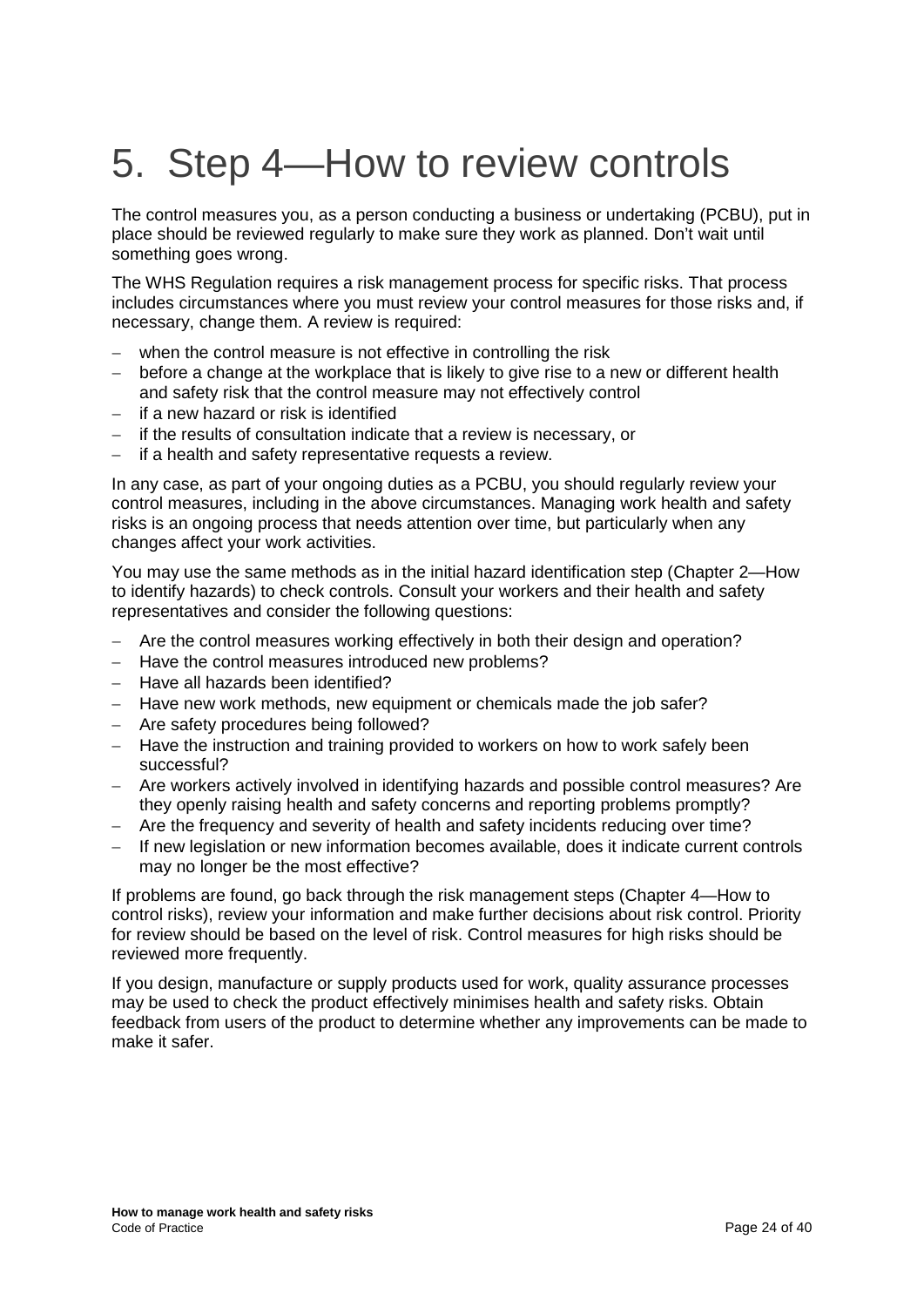# <span id="page-24-0"></span>6. Keeping records

Keeping records of the risk management process demonstrates what you have done to comply with the WHS Act and WHS Regulation. It also helps when undertaking subsequent risk management activities, including reviewing your control measures.

Keeping records of the risk management process has the following benefits. It:

- allows you to demonstrate how decisions about controlling risks were made
- − assists in targeting training at key hazards
- − provides a basis for preparing safe work procedures
- − allows you to more easily review risks following any changes to legislation or business activities, and
- − demonstrates to others (regulators, investors, shareholders, customers) that work health and safety risks are being managed.

The detail and extent of recording will depend on the size of your workplace and the potential for major work health and safety issues. It is useful to keep information on:

- − the identified hazards, assessed risks and chosen control measures (including any hazard checklists, worksheets and assessment tools used in working through the risk management process)
- − how and when the control measures were implemented, monitored and reviewed
- − who you consulted with
- − relevant training records, and
- any plans for changes.

There are specific record-keeping requirements in the WHS Regulation for some hazards, such as hazardous chemicals, plant and equipment. If such hazards have been identified at your workplace, you must keep the relevant records for the time specified.

You should ensure that everyone in your workplace is aware of record-keeping requirements, including which records are accessible and where they are kept.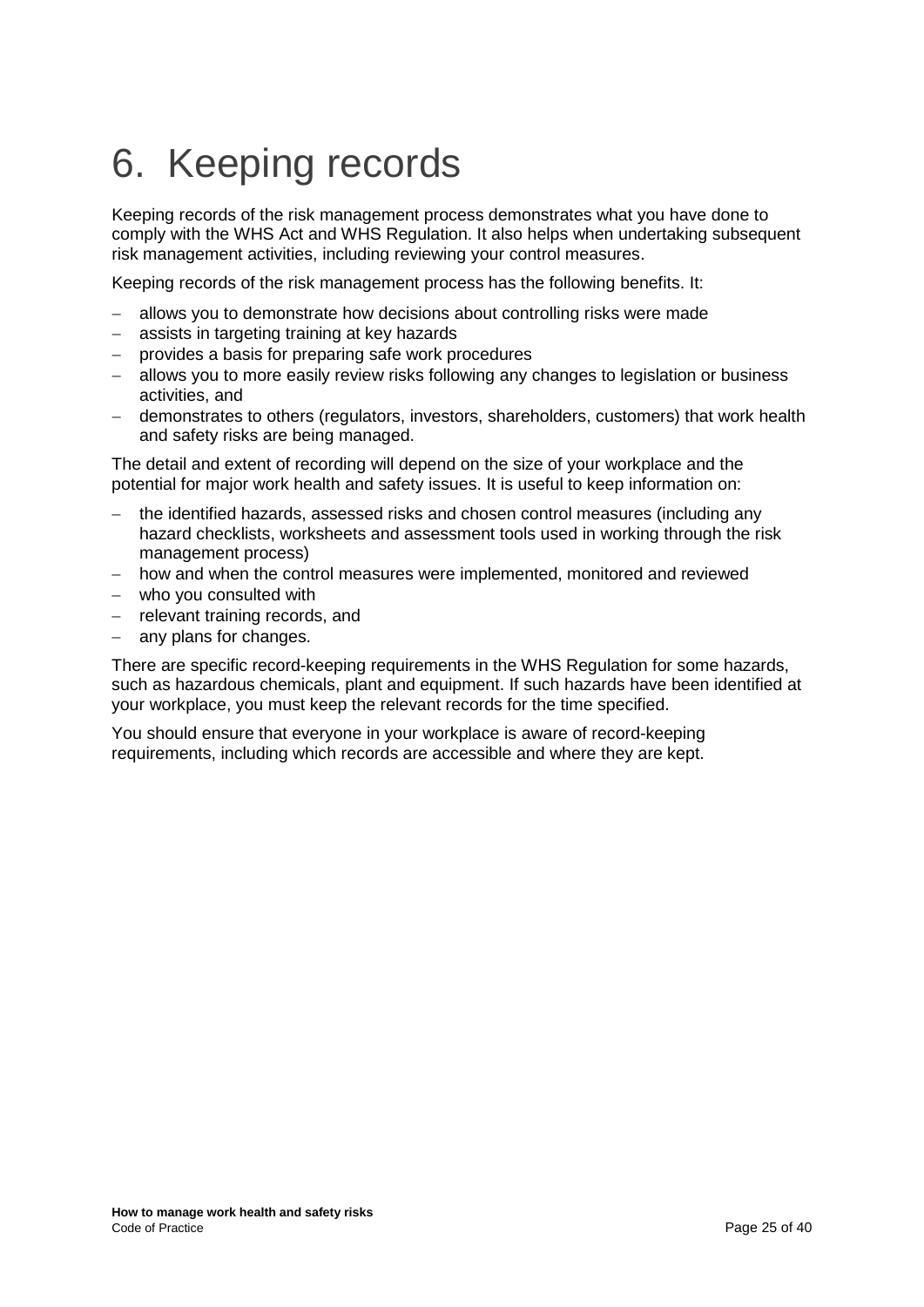# <span id="page-25-0"></span>Appendix A—Glossary

| <b>Term</b>                                | <b>Description</b>                                                                                                                                                                                                                                                                                                                             |
|--------------------------------------------|------------------------------------------------------------------------------------------------------------------------------------------------------------------------------------------------------------------------------------------------------------------------------------------------------------------------------------------------|
| <b>Control measure</b>                     | An action taken to eliminate or minimise health and safety risks so far<br>as is reasonably practicable. A hierarchy of control measures is set out<br>in the WHS Regulation to assist duty holders to select the highest<br>control measures reasonably practicable.                                                                          |
|                                            | Note: The WHS Regulation also refers to a control measure as a risk<br>control measure or a risk control. In this Code, control measure is used<br>throughout.                                                                                                                                                                                 |
| <b>Duty holder</b>                         | Any person who owes a work health and safety duty under the WHS<br>Act including a person conducting a business or undertaking, a<br>designer, manufacturer, importer, supplier, installer of products or plant<br>used at work (upstream duty holder), officer or a worker.                                                                   |
| <b>Hazard</b>                              | A situation or thing that has the potential to harm a person. Hazards at<br>work may include: noisy machinery, a moving forklift, chemicals,<br>electricity, working at heights, a repetitive job, bullying and violence at<br>the workplace.                                                                                                  |
| <b>Health</b>                              | Health includes both physical and psychological health.                                                                                                                                                                                                                                                                                        |
| <b>Health and safety</b><br>committee      | A consultative body established under the WHS Act. The committee's<br>functions include facilitating cooperation between workers and the<br>person conducting a business or undertaking to ensure workers' health<br>and safety at work, and assisting to develop work health and safety<br>standards, rules and procedures for the workplace. |
| <b>Health and safety</b><br>representative | A worker who has been elected by their work group under the WHS Act<br>to represent them on health and safety matters.                                                                                                                                                                                                                         |
| <b>Managing risk</b>                       | This is a process set out in the WHS Regulation to eliminate health and<br>safety risks so far as is reasonably practicable, or if this is not<br>reasonably practicable, minimise the risks so far as is reasonably<br>practicable.                                                                                                           |
|                                            | It includes identifying hazards, assessing and implementing control<br>measures, and reviewing and maintaining the control measures to<br>ensure their ongoing effectiveness.                                                                                                                                                                  |
| <b>May</b>                                 | 'May' indicates an optional course of action.                                                                                                                                                                                                                                                                                                  |
| <b>Must</b>                                | 'Must' indicates a legal requirement exists that must be complied with.                                                                                                                                                                                                                                                                        |
| <b>Officer</b>                             | An officer under the WHS Act includes:                                                                                                                                                                                                                                                                                                         |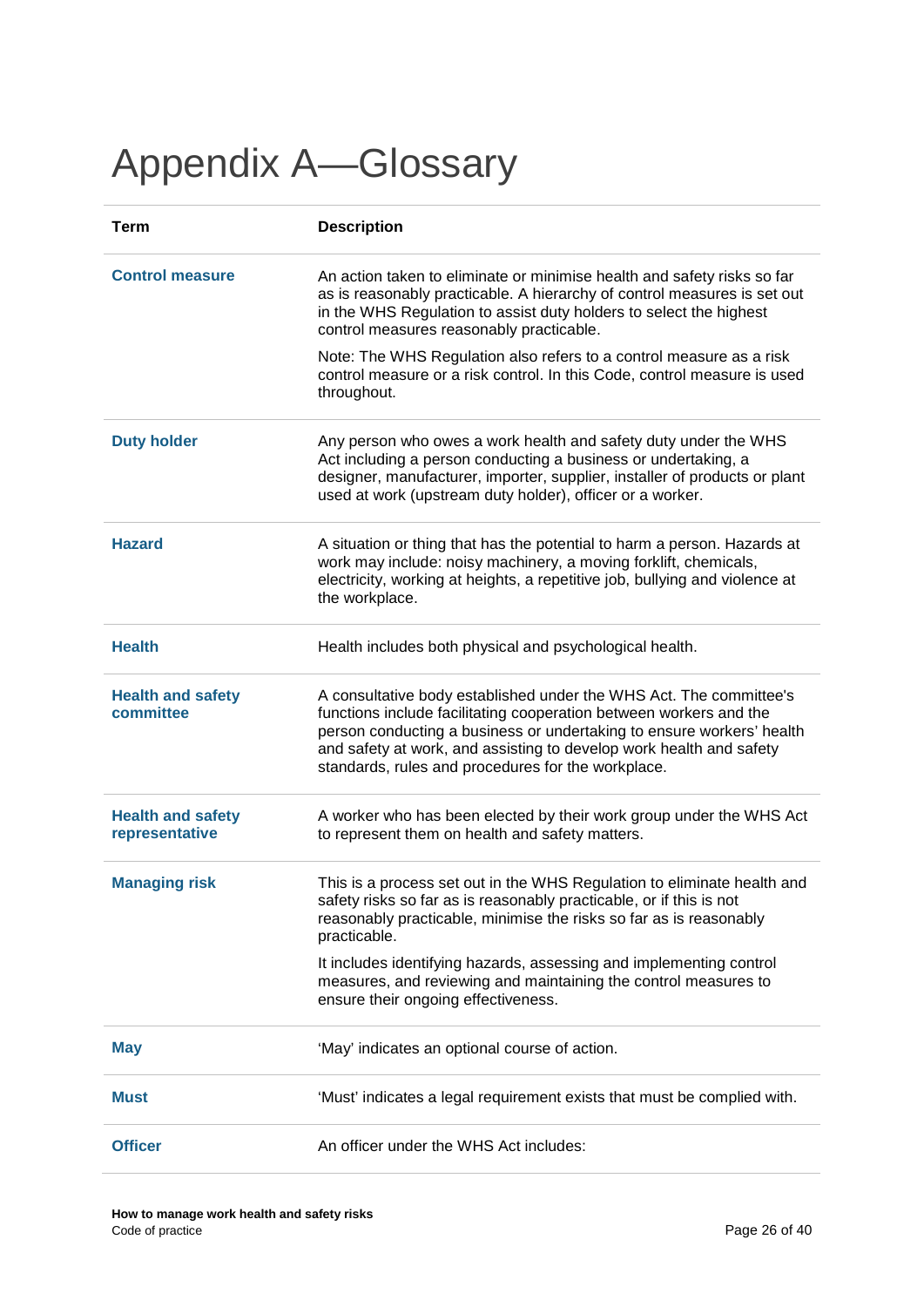| <b>Term</b>                                                     | <b>Description</b>                                                                                                                                                                                                                                                                                                                                                                                        |
|-----------------------------------------------------------------|-----------------------------------------------------------------------------------------------------------------------------------------------------------------------------------------------------------------------------------------------------------------------------------------------------------------------------------------------------------------------------------------------------------|
|                                                                 | an officer under section 9 of the Corporations Act 2001 (Cth)<br>an officer of the Crown within the meaning of section 247 of the<br>WHS Act, and<br>an officer of a public authority within the meaning of section 252 of<br>$\qquad \qquad -$<br>the WHS Act.                                                                                                                                           |
|                                                                 | A partner in a partnership or an elected member of a local authority is<br>not an officer while acting in that capacity.                                                                                                                                                                                                                                                                                  |
| <b>Person conducting a</b><br>business or undertaking<br>(PCBU) | A PCBU is an umbrella concept which intends to capture all types of<br>working arrangements or relationships.<br>A PCBU includes a:                                                                                                                                                                                                                                                                       |
|                                                                 | company<br>unincorporated body or association<br>sole trader or self-employed person.                                                                                                                                                                                                                                                                                                                     |
|                                                                 | Individuals who are in a partnership that is conducting a business will<br>individually and collectively be a PCBU.                                                                                                                                                                                                                                                                                       |
|                                                                 | A volunteer association (defined under the WHS Act, see below) or<br>elected members of a local authority will not be a PCBU.                                                                                                                                                                                                                                                                             |
| <b>Risk</b>                                                     | The possibility harm (death, injury or illness) might occur when exposed<br>to a hazard.                                                                                                                                                                                                                                                                                                                  |
| <b>Should</b>                                                   | 'Should' indicates a recommended course of action.                                                                                                                                                                                                                                                                                                                                                        |
| <b>Volunteer association</b>                                    | A group of volunteers working together for one or more community<br>purposes where none of the volunteers, whether alone or jointly with<br>any other volunteers, employs any person to carry out work for the<br>volunteer association.                                                                                                                                                                  |
| <b>Work group</b>                                               | A group of workers established to facilitate the representation of<br>workers by one or more health and safety representatives. A work<br>group may be all workers at a workplace but it may also be appropriate<br>to split a workplace into multiple work groups where workers share<br>similar work conditions or are exposed to similar risks and hazards. For<br>example all workers on night shift. |
| <b>Worker</b>                                                   | Any person who carries out work for a person conducting a business or<br>undertaking, including work as an employee, contractor or<br>subcontractor (or their employee), self-employed person, outworker,<br>apprentice or trainee, work experience student, employee of a labour<br>hire company placed with a 'host employer' or a volunteer.                                                           |
| <b>Workplace</b>                                                | Any place where work is carried out for a business or undertaking and<br>includes any place where a worker goes, or is likely to be, while at<br>work. This may include offices, factories, shops, construction sites,<br>vehicles, ships, aircraft or other mobile structures on land or water.                                                                                                          |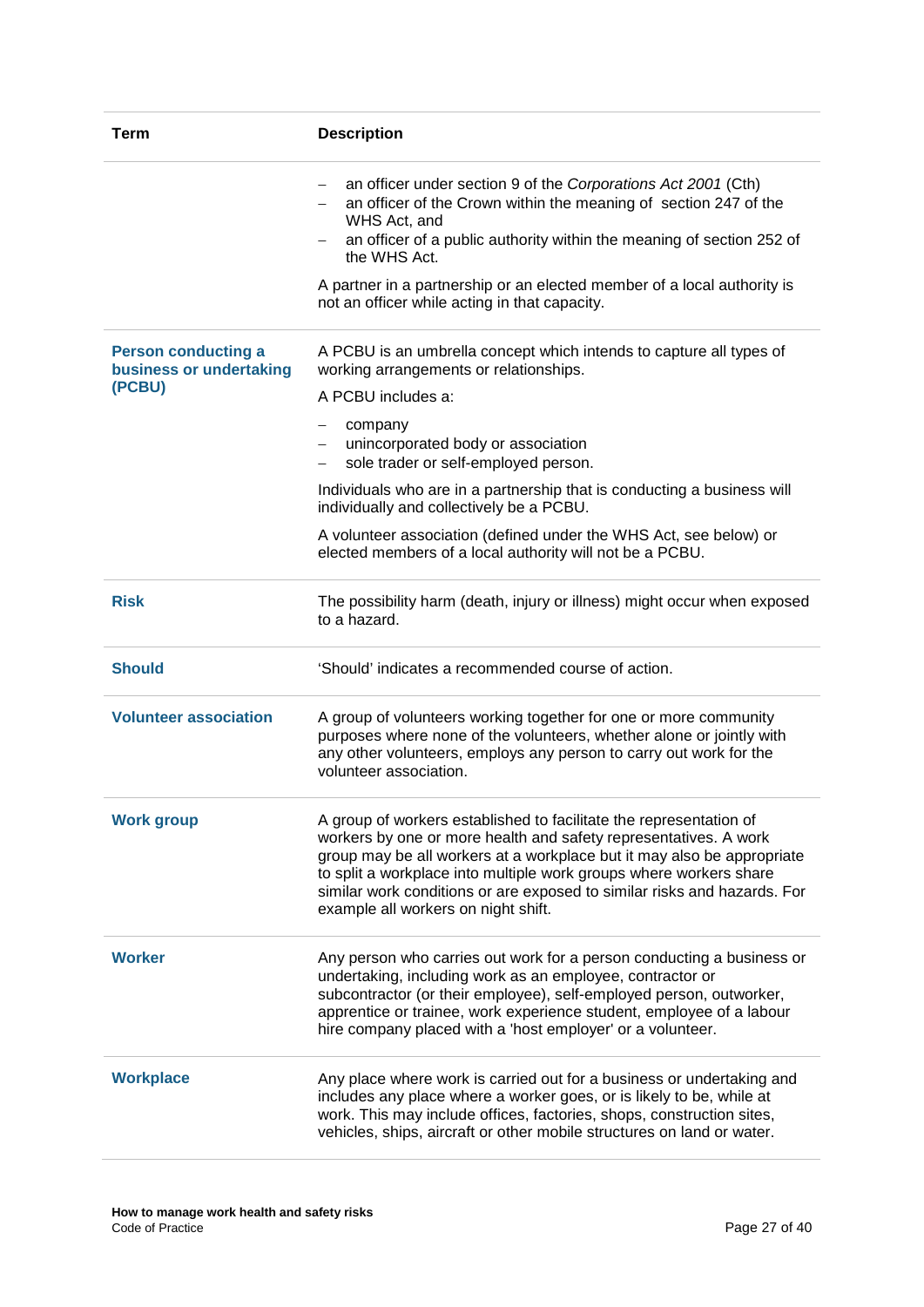# <span id="page-27-0"></span>Appendix B—Examples of the risk management process

# <span id="page-27-1"></span>Example 1

Two years ago, the Burbs Municipal Council implemented a number of written health and safety procedures used to train workers how to carry out particular tasks safely. As these procedures had not been reviewed since their implementation, the Safety Manager implemented a new approach to not only review these procedures but also promote health and safety more widely across the organisation by encouraging staff involvement and cooperation.

To do this, the Safety Manager established and facilitated safety workshops each Friday for an hour where a team would review a particular task and its procedures to identify hazards, assess risks and consider options to control these. The team included management, council workers, the respective health and safety representative and any contractors engaged to carry out the work.

The Safety Manager's approach was to facilitate the workshops but then hand this role over to the relevant team supervisor, who would then facilitate future meetings to review other tasks conducted by the workers. The written health and safety procedures were not used in the workshops as the Safety Manager wanted to learn more about the hazards, risks and controls from the workers without prompting. However, any changes discussed and agreed during the meeting would be included in the revised written safety procedures.

The first safety workshop was conducted in the Parks and Gardens Branch and involved management, workers, their health and safety representatives and a representative from the maintenance shop that supplied the Parks and Gardens Branch with a variety of vehicles and equipment. The task is outlined in Table 3.

|                                | Safety workshop-20 August 2017                                                                                                                                                                                                                                                                                                                                                                                       |
|--------------------------------|----------------------------------------------------------------------------------------------------------------------------------------------------------------------------------------------------------------------------------------------------------------------------------------------------------------------------------------------------------------------------------------------------------------------|
| <b>Team</b>                    | Parks and Gardens Branch                                                                                                                                                                                                                                                                                                                                                                                             |
| <b>Task being reviewed</b>     | Cleaning of the toilets in the council's parks                                                                                                                                                                                                                                                                                                                                                                       |
| <b>Description of task</b>     | Undertaken each Monday morning by two workers in a Council truck who<br>would clean the eight toilet blocks across the municipality                                                                                                                                                                                                                                                                                  |
| What does the task<br>involve? | At the depot:<br>Load the truck with the compressor and pressure hose along with<br>cleaning chemicals and materials.<br>At the park:<br>Open toilet block<br>Clean toilets<br>Unload compressor and pressure hose, place them in toilet block and<br>attach to tap, turn on compressor and hose walls and floors<br>Put compressor and pressure hose along with cleaning gear back on<br>$\qquad \qquad -$<br>truck |
|                                | Dry out toilet block floor by sweeping<br>Leave park and go to next one.                                                                                                                                                                                                                                                                                                                                             |

**Table 3** Example 1: Safety workshop—20 August 2010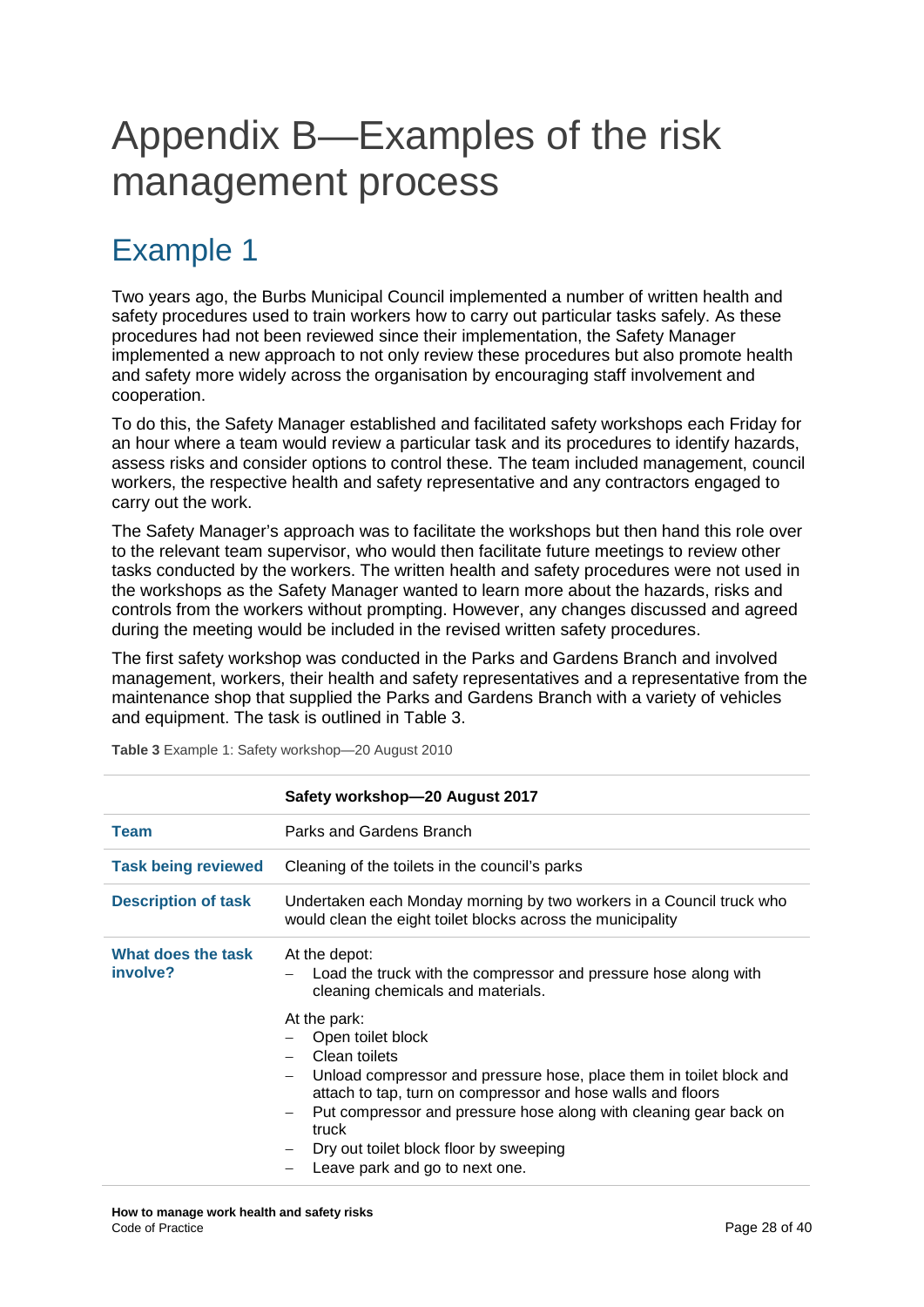In order to gather advice and information from the team, the Safety Manager asked questions and shared the responses by writing them on a whiteboard or butchers paper, as shown in Table 4.

|                              | What hazards are<br>encountered when doing<br>the task?                                                                                     | What risks do these pose<br>to health and safety?                                                                                                                                                                                | How are these risks<br>currently controlled?                                                                                                                                                                                                                                             |
|------------------------------|---------------------------------------------------------------------------------------------------------------------------------------------|----------------------------------------------------------------------------------------------------------------------------------------------------------------------------------------------------------------------------------|------------------------------------------------------------------------------------------------------------------------------------------------------------------------------------------------------------------------------------------------------------------------------------------|
| <b>Plant</b>                 | Truck<br>Compressor and<br>pressure hose                                                                                                    | Truck-faulty truck<br>could cause accident<br>and cause injuries to<br>workers and others<br>Compressor and<br>pressure hose-faulty<br>fuel line in compressor<br>could cause burns and<br>injuries through fire or<br>explosion | Truck and compressor<br>have maintenance<br>schedule<br>Checklist for visual<br>inspection for plant<br>before it leaves depot<br>Reporting and tagging<br>system for defective<br>plant                                                                                                 |
| <b>Manual</b><br>handling    | Loading and unloading<br>the compressor<br>Carrying the<br>compressor to and from<br>the toilet block<br>Sweeping water to dry<br>the floor | Heavy load, awkward,<br>sustained postures and<br>repetitive actions can<br>cause sprains, strains,<br>back injuries or<br>fractures and cuts if<br>dropped on foot                                                              | Compressor has<br>handles fitted to assist<br>in lifting and carrying<br>Two persons required<br>$\qquad \qquad -$<br>to lift and carry<br>compressor<br>Only workers who have<br>$\overline{\phantom{0}}$<br>been trained able to lift<br>and carry compressor<br>Floor sweeping roster |
| <b>Chemical</b>              | Cleaning agents used<br>to clean toilets and<br>basins                                                                                      | Skin irritation, rashes<br>and illness caused by<br>exposure to chemicals<br>and their vapours in<br>confined space                                                                                                              | Only non-toxic cleaning<br>agents used<br>Gloves provided to<br>$\overline{\phantom{0}}$<br>avoid skin contact                                                                                                                                                                           |
| <b>Infection</b><br>at work  | Communicable disease<br>Non-communicable<br>infection                                                                                       | Contracting an<br>$\overline{\phantom{0}}$<br>infectious disease such<br>as hepatitis<br>Contracting a bacterial<br>infection                                                                                                    | Universal precautions<br>plus specific protection<br>for the route of<br>exposure                                                                                                                                                                                                        |
| <b>Noise</b>                 | Operating the<br>compressor in a closed<br>space with hard<br>surfaces                                                                      | Hearing loss from<br>prolonged exposure to<br>the noise levels<br>generated by the<br>compressor                                                                                                                                 | Hearing protection<br>provided for wearing<br>when hosing out the<br>toilet block                                                                                                                                                                                                        |
| Slips,<br>trips and<br>falls | Wet floor when hosing<br>out the toilet block                                                                                               | Fractures or strains<br>caused by slipping on<br>wet surface                                                                                                                                                                     | Safety boots provided<br>with slip-resistant soles                                                                                                                                                                                                                                       |

**Table 4** Example 1: Questions asked by the Safety Manager and responses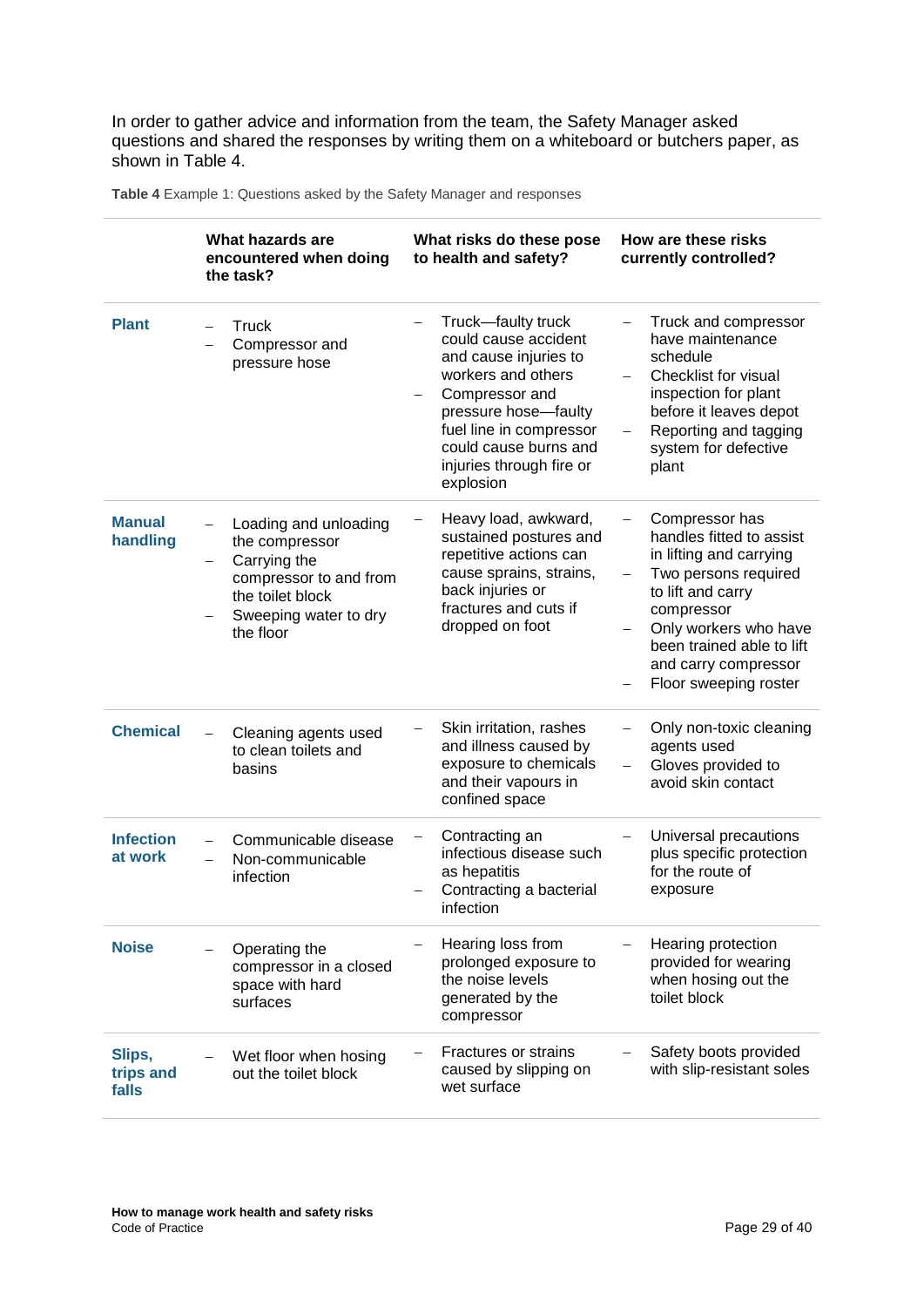Many staff present at the workshop indicated it was a waste of time as everything discussed was covered by the health and safety procedure, which they knew backwards. The Safety Manager acknowledged this concern but then asked the team whether the way the task was being conducted could be changed to improve health and safety.

One staff member raised concerns about lugging the compressor around 16 times every Monday morning and that doing this tempted them to call in sick. The Safety Manager was curious about this and asked why it was necessary to take the compressor off the truck and place it in the toilet. The workers explained that the length of the hose on the pressure spray was short and could only be operated with the compressor in the toilet block.

After hearing this, the representative from the maintenance shop who supplied the compressor mentioned that they could attach a 10-metre hose to the compressor, which would mean the compressor would not have to be taken off the truck. The team agreed this was a good idea and would eliminate the manual handling risks associated with lifting and carrying the compressor. The Safety Manager asked what other impacts this would have. The team agreed this would also reduce the noise as the compressor would now be outside the toilet block, but that there could be new risks associated with handling and storing a 10 metre long hose. The team agreed to trial the new hose. It was then installed with a hose handling system.

Following the workshop, the Safety Manager asked the supervisor to ensure the modifications were made within two weeks and to revise the procedures and have them checked by the health and safety representative and workers.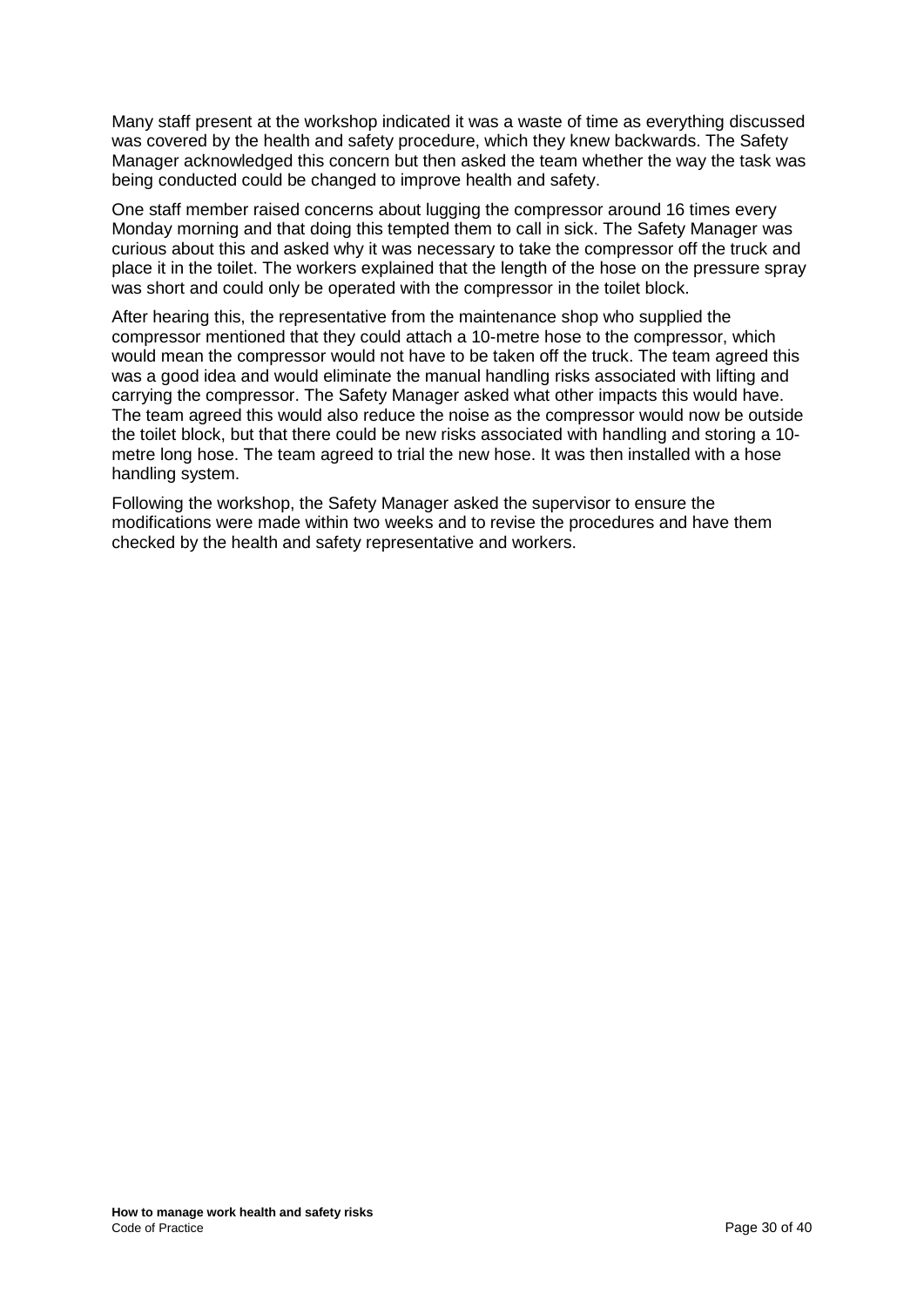# <span id="page-30-0"></span>Example 2

Jane Smith had been working at the local grocery store for the last 12 months. She had recently taken on a new role as the bakery supervisor and was eager to review the work activities and safety procedures. In preparing for the review, Jane considered how she would conduct the review and who she should speak with.

As a first step, Jane identified the different activities and tasks that were carried out by the workers. These included:

- preparing a number of different products such as bread, cakes, slices and doughnuts
- − cleaning items used in product preparation, and
- − general housekeeping.

The next step was to analyse what was involved in each activity. Jane spent three mornings that week with the four bakers who worked in the bakery department. She talked to them about the work activities and what they thought could be changed to improve the safety of the workplace. One of the bakers had been working in the store for over 10 years, while another had been working for over 25 years. The other two bakers were apprentices and had only been working with the store for around six months.

From these discussions, Jane identified a number of key tasks the bakers carried out every day when preparing the baked products:

- moving the ingredients from their storage locations to the area of use
- − mixing the ingredients together using specialised mixers
- − transferring the mixture to the container for baking
- − putting them in the oven and removing them from the oven
- − slicing and decorating, and
- − packaging the products.

During an inspection of the bakery, Jane and the bakers identified a number of hazards, including the following:

- − the doughnut mixer was not guarded and the mixing bowl could be accessed when the machine was operating
- − the concrete floors were slippery in the mixing room and flour was spilt where the bakers walked
- − low lighting in the food preparation area, and
- − there was narrow access and restricted movement in the storage area where the flour bags were kept.

Jane and the bakers discussed the risks associated with each of the hazards and what could be done to control these risks. In relation to the unguarded mixer, one of the bakers suggested purchasing or hiring a new model with an interlocking guard. After considering the ideas of the bakers, Jane completed the risk register shown in Table 5.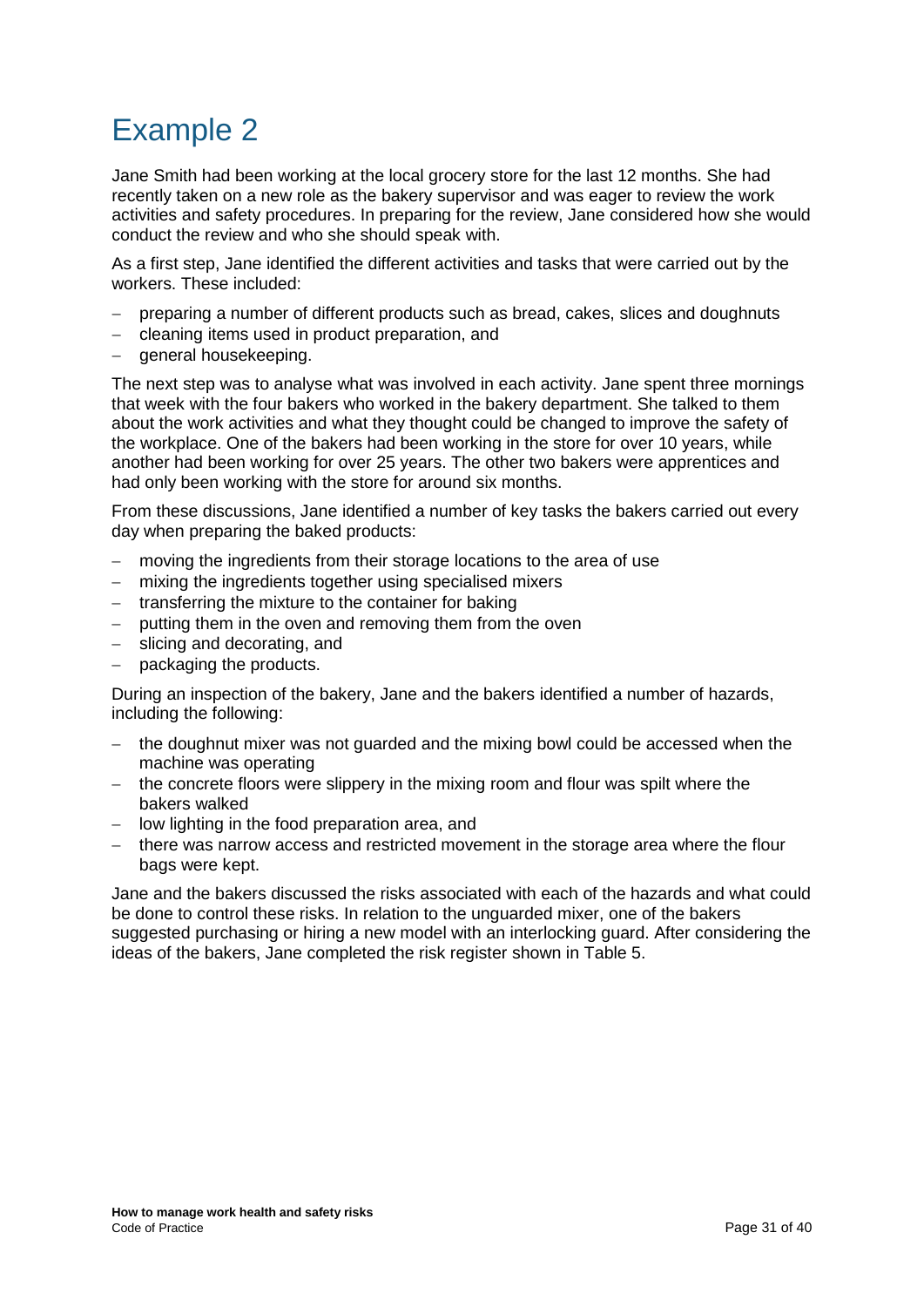**Table 5** Example 2: risk register

|                                    | Risk register: XYZ Grocery Store Pty Ltd                                                                                                                                                                                                                                                                                                                                                                                                                                                                        |
|------------------------------------|-----------------------------------------------------------------------------------------------------------------------------------------------------------------------------------------------------------------------------------------------------------------------------------------------------------------------------------------------------------------------------------------------------------------------------------------------------------------------------------------------------------------|
| <b>Work area</b>                   | <b>Bakery department</b>                                                                                                                                                                                                                                                                                                                                                                                                                                                                                        |
| Form completed by                  | Jane Smith (Bakery supervisor)                                                                                                                                                                                                                                                                                                                                                                                                                                                                                  |
| Date form completed                | 05/11/2017                                                                                                                                                                                                                                                                                                                                                                                                                                                                                                      |
| <b>Hazard identification</b>       | Doughnut mixer not guarded and mixing bowl can be accessed when<br>machine is operating.                                                                                                                                                                                                                                                                                                                                                                                                                        |
| <b>Risk assessment</b>             | What is the harm the hazard could cause: The person operating the<br>mixer could be entangled in and injured by the moving parts if their hand<br>slipped in while the machine was operating. Harm could include cuts or<br>crush injuries such as broken bones, potentially resulting in amputation or<br>fatality.                                                                                                                                                                                            |
|                                    | What is the likelihood of this happening: This machine is used several<br>times a day. Two of the workers have not been working in the bakery for a<br>long time and are not very experienced in using the equipment.                                                                                                                                                                                                                                                                                           |
|                                    | Persons at risk: The four bakers who operate the machine.                                                                                                                                                                                                                                                                                                                                                                                                                                                       |
|                                    | <b>Existing control measure:</b> Staff follow policy and operating instructions to<br>use the mixer safely-not very effective because it relies on staff keeping<br>hands away from the dangerous parts.                                                                                                                                                                                                                                                                                                        |
|                                    | <b>Consequence: Serious injuries</b>                                                                                                                                                                                                                                                                                                                                                                                                                                                                            |
|                                    | Likelihood: Very likely                                                                                                                                                                                                                                                                                                                                                                                                                                                                                         |
|                                    | <b>Outcome:</b> High risk—the mixer must not be used again until the risk has<br>been controlled.                                                                                                                                                                                                                                                                                                                                                                                                               |
| <b>Control measures</b>            |                                                                                                                                                                                                                                                                                                                                                                                                                                                                                                                 |
| <b>Possible</b><br>control options | Elimination-Eliminating the use of the mixer completely will mean the<br>business cannot continue to sell baked products as the dough cannot be<br>mixed. Business revenue will suffer.                                                                                                                                                                                                                                                                                                                         |
|                                    | <b>Substitution</b> —Use of the mixer could be substituted by hand-mixing the<br>dough. One day's production will be lost in the changeover. This method<br>can only be considered an interim option as it is not sustainable for more<br>than a day or two with present staff. However, part-time staff could be hired<br>to mix the dough. Business income would be reduced and impact on<br>revenue. Alternatively, the mixer could be replaced by purchasing a new,<br>safer machine with a built-in guard. |
|                                    | <b>Engineering—The mixer could be modified by adding an interlocking</b><br>guard. A mixer could be hired for the period the old mixer is in for repairs.<br>One day's production will be lost in this option. The modifications are<br>estimated to cost \$1600. Other costs included are: one day lost in<br>production plus hire of substitute machine for approximately 10 days and<br>transport. Estimated cost is less than \$6000.                                                                       |
|                                    | Administrative or PPE-Staff told to keep hands away from the mixing                                                                                                                                                                                                                                                                                                                                                                                                                                             |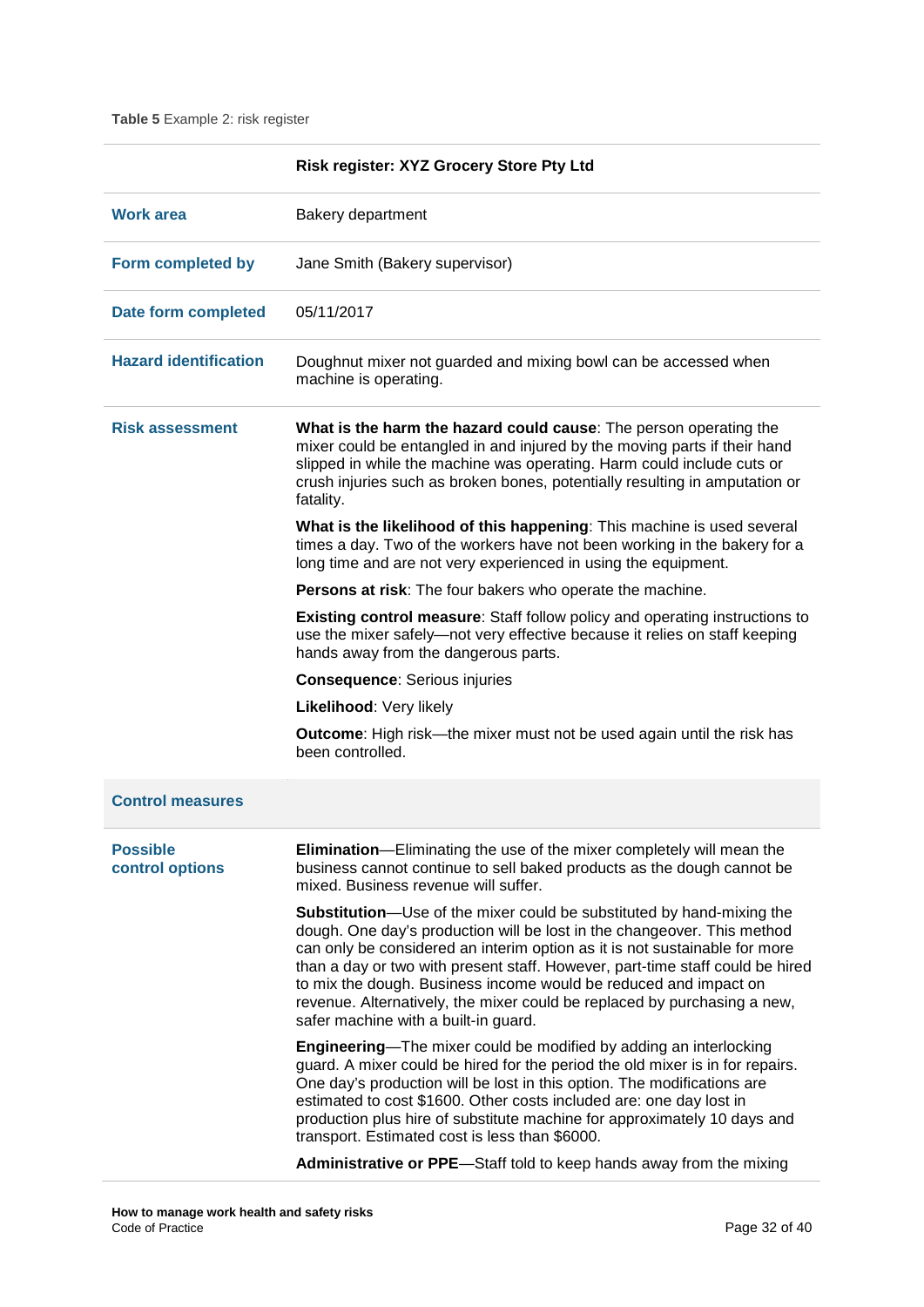|                                    | Risk register: XYZ Grocery Store Pty Ltd                                                                                                                                                                                                                                                                                                       |
|------------------------------------|------------------------------------------------------------------------------------------------------------------------------------------------------------------------------------------------------------------------------------------------------------------------------------------------------------------------------------------------|
|                                    | bowl while it is in use. Only the more experienced bakers are to operate<br>the mixer.                                                                                                                                                                                                                                                         |
| <b>Preferred</b><br>control option | Purchase a new mixer, which would not cost much more than having the<br>old one modified. Control measures have been planned to manage the<br>health and safety risks of mixing by hand while waiting for replacement<br>mixer to arrive. The costs involved are outweighed by worker safety and<br>this option eliminates the risk of injury. |
| <b>Implementation</b>              |                                                                                                                                                                                                                                                                                                                                                |
| <b>Associated activities</b>       | New mixer to be purchased. Mixing to be done by hand while waiting<br>for new mixer. May require staff working more hours                                                                                                                                                                                                                      |
|                                    | Resources required: Less than \$6000                                                                                                                                                                                                                                                                                                           |
|                                    | Person(s) responsible: Jane Smith-Bakery supervisor                                                                                                                                                                                                                                                                                            |
|                                    | Sign off and date: J Smith 9/11/17                                                                                                                                                                                                                                                                                                             |
| <b>Associated activities</b>       | Develop new work procedures<br>Provide training to bakers on using the new machine                                                                                                                                                                                                                                                             |
|                                    | Resources required: 3 hours                                                                                                                                                                                                                                                                                                                    |
|                                    | Person(s) responsible: Jane Smith-Bakery supervisor                                                                                                                                                                                                                                                                                            |
|                                    | Sign off and date: J Smith 20/12/17                                                                                                                                                                                                                                                                                                            |

Jane repeated these steps for each hazard that she identified. The review of the work activities and the implemented control measures improved the safety in the bakery department at the grocery store.

| <b>Review</b>                                              |                                                                                                                                                                               |
|------------------------------------------------------------|-------------------------------------------------------------------------------------------------------------------------------------------------------------------------------|
| <b>Scheduled review date</b>                               | 31 January 2020                                                                                                                                                               |
| Are the control measures<br>in place?                      | Yes—the new machine has an interlocking guard and bakers have<br>been provided with training on how to use the machine in accordance<br>with the manufacturer's instructions. |
| Are the controls<br>eliminating or minimising<br>the risk? | Yes—the interlocking guard prevents people from putting their hand in<br>the mixing bowl.                                                                                     |
| Are there any new<br>problems with the risk?               | No.                                                                                                                                                                           |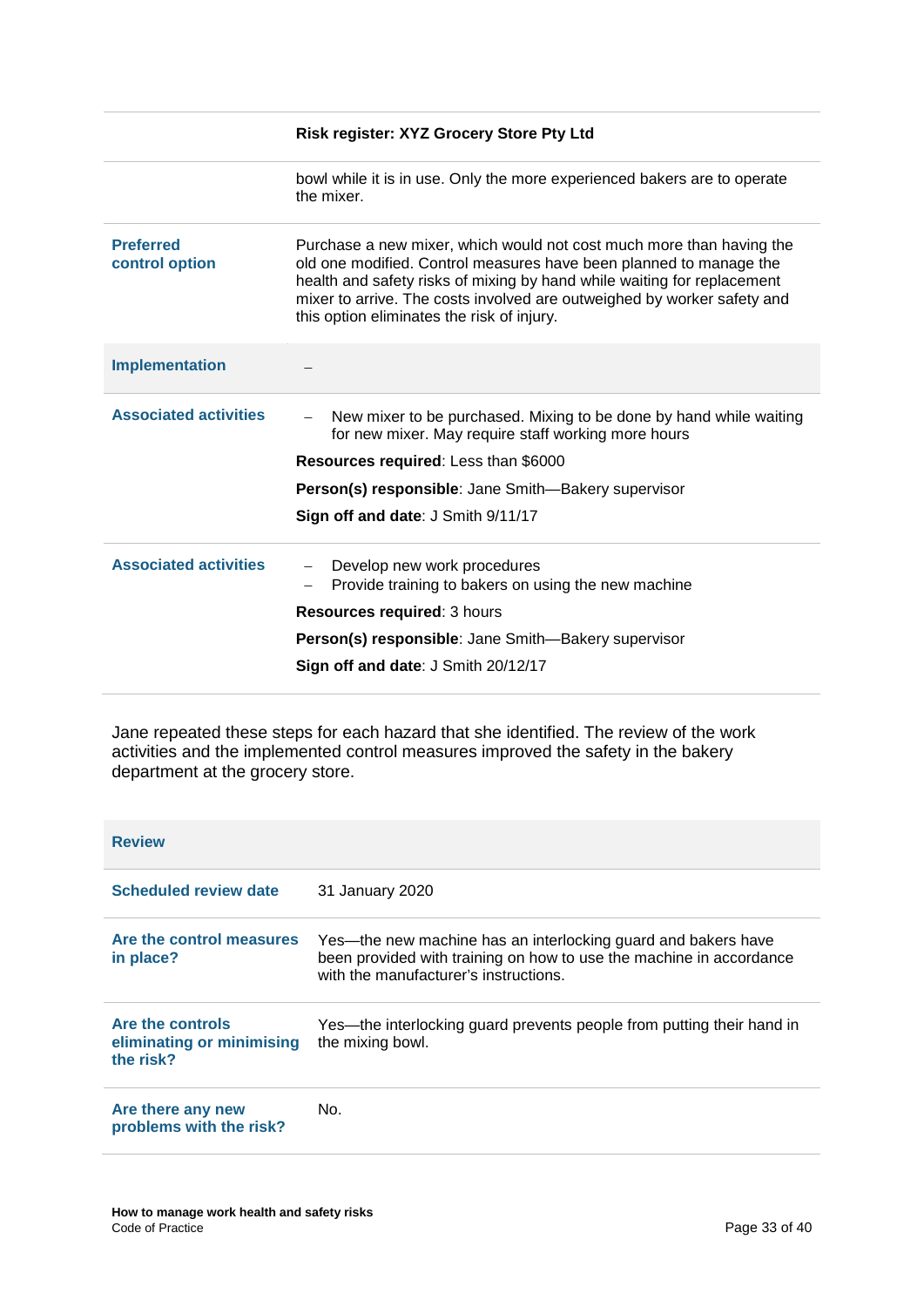# <span id="page-33-0"></span>Example 3

Kim Lee is the manager of a busy restaurant that serves meals and coffees from 7 am to 10 pm. The owners recently began using an external online ordering and delivery service. This service allows the business to focus on preparing meals without having to manage the delivery process, as the service arranges for a delivery person to pick up and deliver the order.

At the weekly staff meeting, one cook raised concerns about several tense exchanges between serving staff and the delivery service personnel, which has led to increased pressure on kitchen staff when fulfilling online orders. Kim is concerned these conflicts could impact the health and safety of staff and the quality of service they are providing to their customers. The popularity of the online ordering means these conflicts could occur multiple times a day. Kim talked with the kitchen staff and serving staff about what could be done to improve their safety and work organisation.

Together Kim and the staff identified that the delivery persons were usually upset when the order was not ready for pick-up when they arrived. One of the waiters noted the deliverers often appeared to be under considerable pressure to deliver on time. The kitchen staff noted they prepare orders as they are received, which can delay online orders if made during periods where high numbers of orders are received in a short time.

After considering this discussion, Kim consulted the restaurant's Workplace Behaviour Policy and decided to discuss the safety issues with the online delivery service and with individual deliverers to work with them to identify ways to eliminate or minimise the conflict. But Kim decided, in advance of any solution they might propose, to implement immediately some of the control measures discussed at the staff meeting to deal with the time pressures. Kim wrote down the summary shown in Table 6 for the owners.

**Table 6** Example 3: WHS risk assessment report for owners

|                                                 | Example 3 Busy Restaurant Pty Ltd-WHS Risk Assessment as at<br>18 February 2018                                                                                                                                                                                                          |  |  |  |  |  |  |
|-------------------------------------------------|------------------------------------------------------------------------------------------------------------------------------------------------------------------------------------------------------------------------------------------------------------------------------------------|--|--|--|--|--|--|
| Hazards identified                              | Conflict between restaurant staff and online order deliverers.<br>1.<br>Time pressures caused by popularity of online orders.<br>2.                                                                                                                                                      |  |  |  |  |  |  |
| <b>Risk assessment</b>                          |                                                                                                                                                                                                                                                                                          |  |  |  |  |  |  |
| What is the harm<br>the hazard could<br>cause?  | Conflict could escalate to harassment and unreasonable behaviour, including<br>violence, which can cause physical and psychological injury. Long-term<br>exposure increases risk of anxiety and depression. More frequent exposure<br>can also increase severity of harm.                |  |  |  |  |  |  |
|                                                 | Increased time pressure can lead to rushing and fatigue, causing burns,<br>cuts, slips and trips within the restaurant.                                                                                                                                                                  |  |  |  |  |  |  |
| What is the<br>likelihood of this<br>happening? | Very likely. This conflict could happen multiple times a day because online<br>orders are taken every day from 7.30 am to 9.30 pm. Orders are more likely<br>to be delayed during very busy periods where time pressure is increased,<br>between 11.30 am and 2.00 pm, 6.00 and 9.00 pm. |  |  |  |  |  |  |
| Who is at risk?                                 | All of our staff who prepare or serve meals. External delivery personnel.                                                                                                                                                                                                                |  |  |  |  |  |  |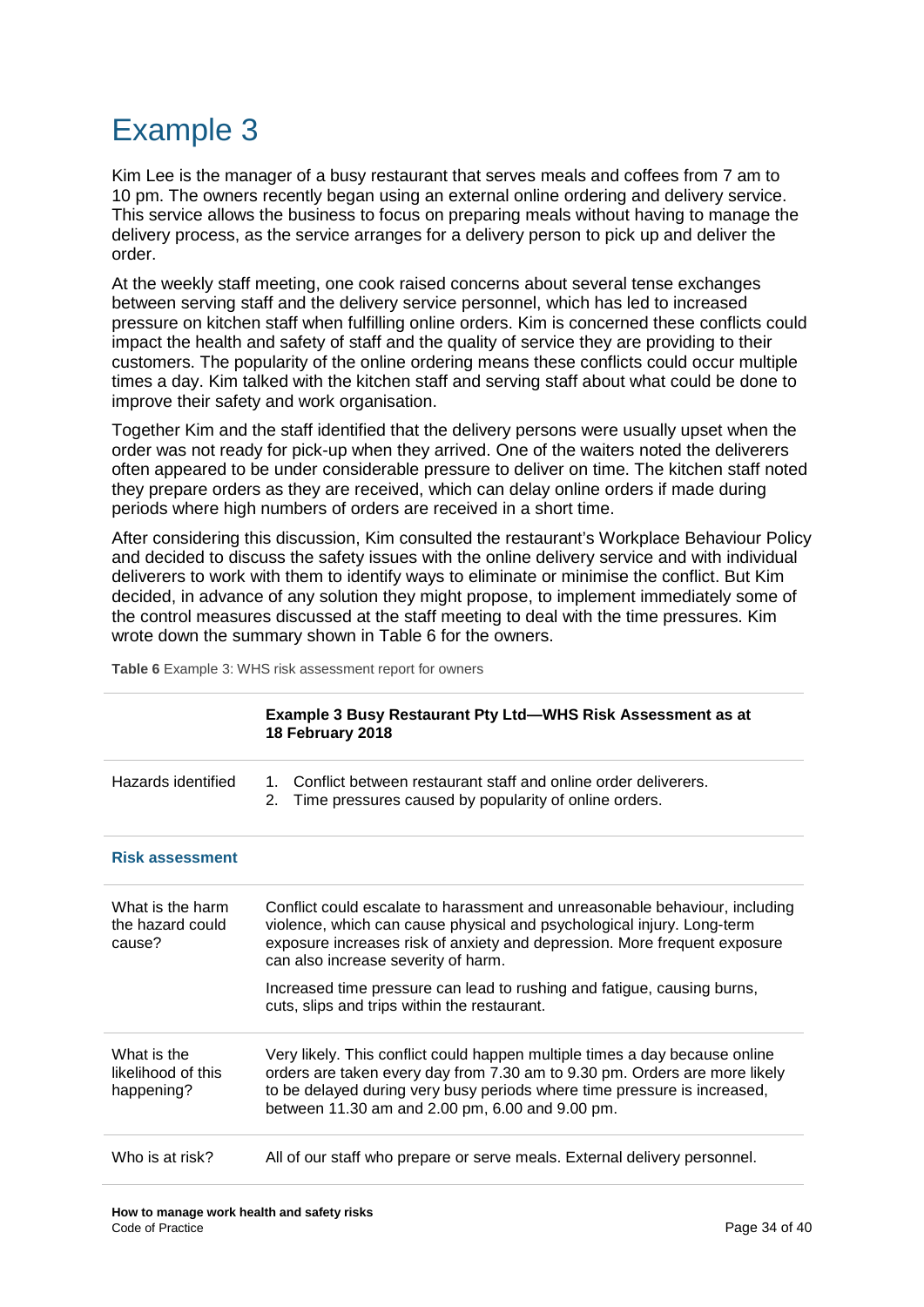|                                                                                              | Example 3 Busy Restaurant Pty Ltd-WHS Risk Assessment as at<br>18 February 2018                                                                                                                                                                                                                                                                                                                                                              |  |  |  |  |  |  |
|----------------------------------------------------------------------------------------------|----------------------------------------------------------------------------------------------------------------------------------------------------------------------------------------------------------------------------------------------------------------------------------------------------------------------------------------------------------------------------------------------------------------------------------------------|--|--|--|--|--|--|
| What existing<br>control measures<br>are being applied?                                      | Staff are effectively applying their training and the Workplace Behaviour<br>Policy to address the conflicts. Staff have appropriately reported the<br>repeated tense exchanges. The next step under the policy is for<br>management to contact and work cooperatively with the online delivery<br>service and with individual deliverers to resolve issues.                                                                                 |  |  |  |  |  |  |
|                                                                                              | Existing controls are not adequately addressing the increased time<br>pressures. These controls include preparing as much as possible in<br>advance, such as sauces and par-cooked vegetables, and reducing<br>repetitive actions by using suitable kitchen equipment such as food<br>processors. Further controls are needed to address time pressures<br>associated with the online orders.                                                |  |  |  |  |  |  |
| What are the<br>consequences?                                                                | Serious psychological and physical harm to our staff and delivery personnel.                                                                                                                                                                                                                                                                                                                                                                 |  |  |  |  |  |  |
| Initial assessment                                                                           | High risk-immediate action is required to reduce the risk.                                                                                                                                                                                                                                                                                                                                                                                   |  |  |  |  |  |  |
| <b>Control measures</b>                                                                      |                                                                                                                                                                                                                                                                                                                                                                                                                                              |  |  |  |  |  |  |
| What additional<br>controls could be<br>implemented to<br>eliminate or<br>minimise the risk? | Elimination-Stop offering online order and delivery services. This would<br>eliminate the hazards but also remove an income stream.                                                                                                                                                                                                                                                                                                          |  |  |  |  |  |  |
|                                                                                              | Substitution—Use only in-house delivery person. Would require managing<br>delivery process and additional delivery staff. Other controls would still be<br>required, as this would only substitute the line of control, not the inherent<br>risks. This may also increase the time pressure on staff dealing with the<br>online orders.                                                                                                      |  |  |  |  |  |  |
|                                                                                              | Substitution-Reduce the menu items available for delivery. At the moment<br>the whole menu is available online. Records show that less than half of all<br>food items have been ordered online. Staff could focus their preparation<br>better if there were fewer items available for delivery. Substituting the menu<br>would not significantly affect delivery sales.                                                                      |  |  |  |  |  |  |
|                                                                                              | Engineering—Improve ordering system so that it automatically rearranges<br>orders so the kitchen staff prepare online orders in time for pick-up, ahead of<br>less urgent orders. One day of accepting online orders will be lost with this<br>option while the changes are engineered. The modifications are estimated to<br>cost approximately \$200. All kitchen staff will need to be trained in the new<br>order preparation procedure. |  |  |  |  |  |  |
|                                                                                              | Administrative-Increase expected delivery timeframes from 20 to 30<br>minutes on the ordering website so staff have more time to prepare orders<br>for delivery. This administrative change may cause a minor reduction to<br>order numbers, but will better manage customer expectations.                                                                                                                                                   |  |  |  |  |  |  |
| Preferred controls                                                                           | The benefits of reducing risks associated with the conflict and time pressure<br>are far greater than the cost of implementing the following preferred controls:                                                                                                                                                                                                                                                                             |  |  |  |  |  |  |
|                                                                                              | Immediately consult with online delivery service to improve understanding of<br>our respective needs and to identify solutions for the restaurant and for the<br>delivery personnel.                                                                                                                                                                                                                                                         |  |  |  |  |  |  |
|                                                                                              | At the same time, reduce the online menu and increase the expected                                                                                                                                                                                                                                                                                                                                                                           |  |  |  |  |  |  |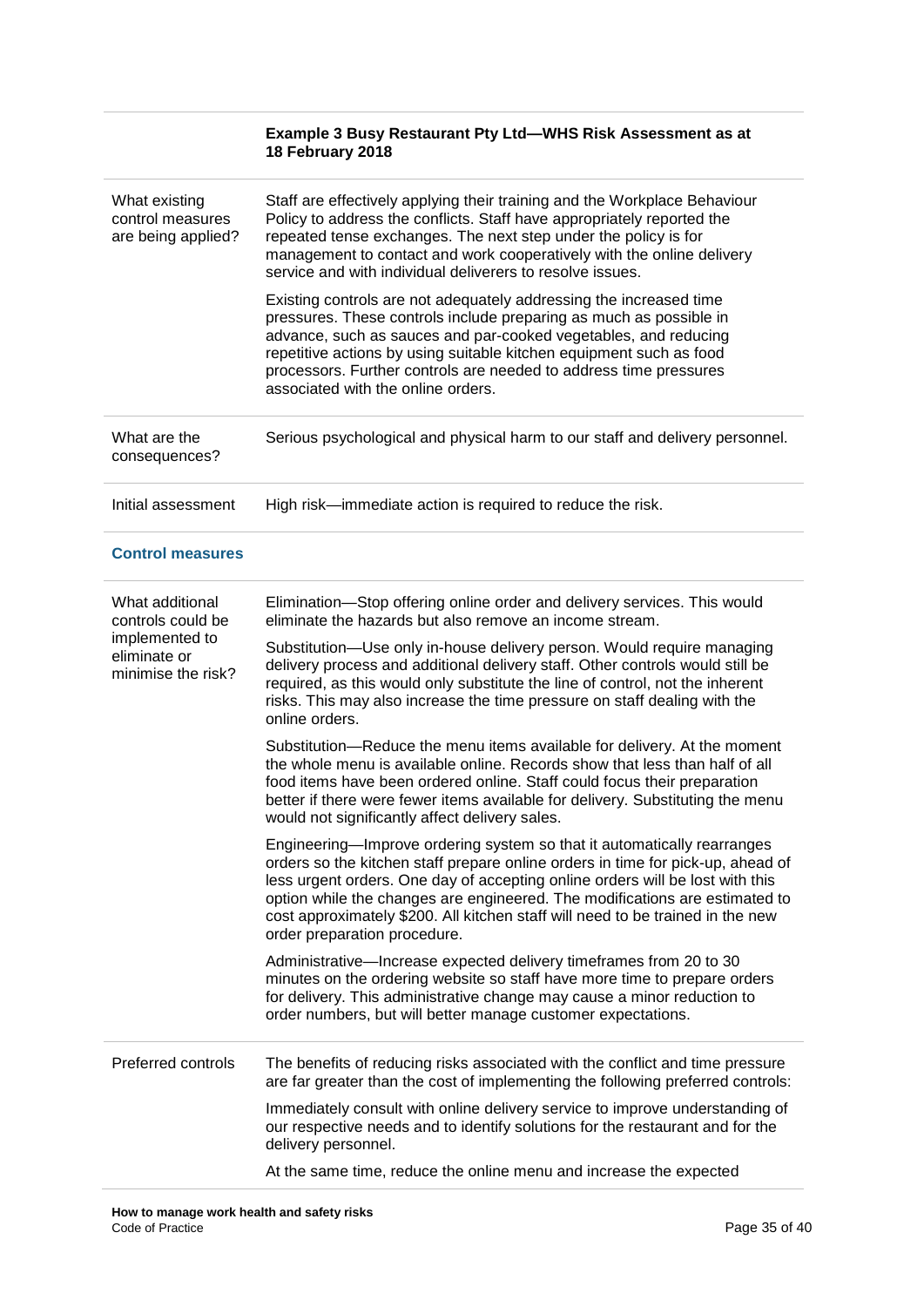|             | <b>Example 3 Busy Restaurant Pty Ltd—WHS Risk Assessment as at</b><br>18 February 2018                                                                                                                                                                                       |
|-------------|------------------------------------------------------------------------------------------------------------------------------------------------------------------------------------------------------------------------------------------------------------------------------|
|             | delivery timeframes on ordering website to 30 minutes.                                                                                                                                                                                                                       |
|             | Implement changes to the order system within one month.                                                                                                                                                                                                                      |
|             | To support these changes, the manager and staff will be provided with<br>information and training on the new menu and delivery timeframes, the<br>changes to the order system, and the outcomes of consulting with the online<br>delivery service and individual deliverers. |
| Maintenance | Use existing weekly meeting to plan and communicate when agreed<br>changes will happen, and to get staff feedback on new safety measures.                                                                                                                                    |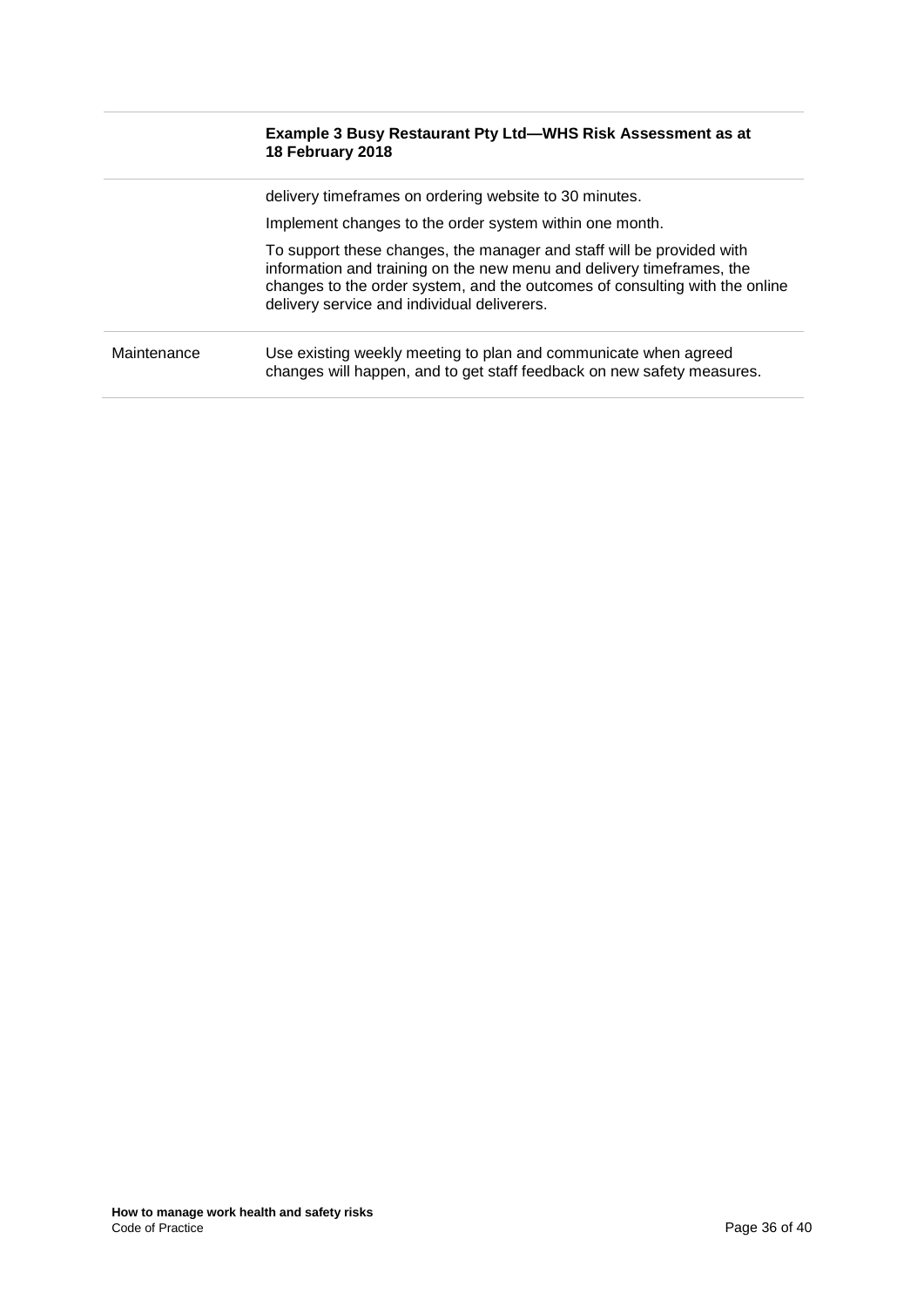# <span id="page-36-0"></span>Appendix C—Assessing how things can go wrong

It may be helpful to think through work processes or situations to identify what could go wrong. Note any hazards, risks and control measures identified as you go.

Once completed, you should consider the hazards and risks you identified and implement control measures in line with the hierarchy of control measures in order to eliminate or minimise the risks, so far as is reasonably practicable.



**Figure 3 Assessing how things can go wrong**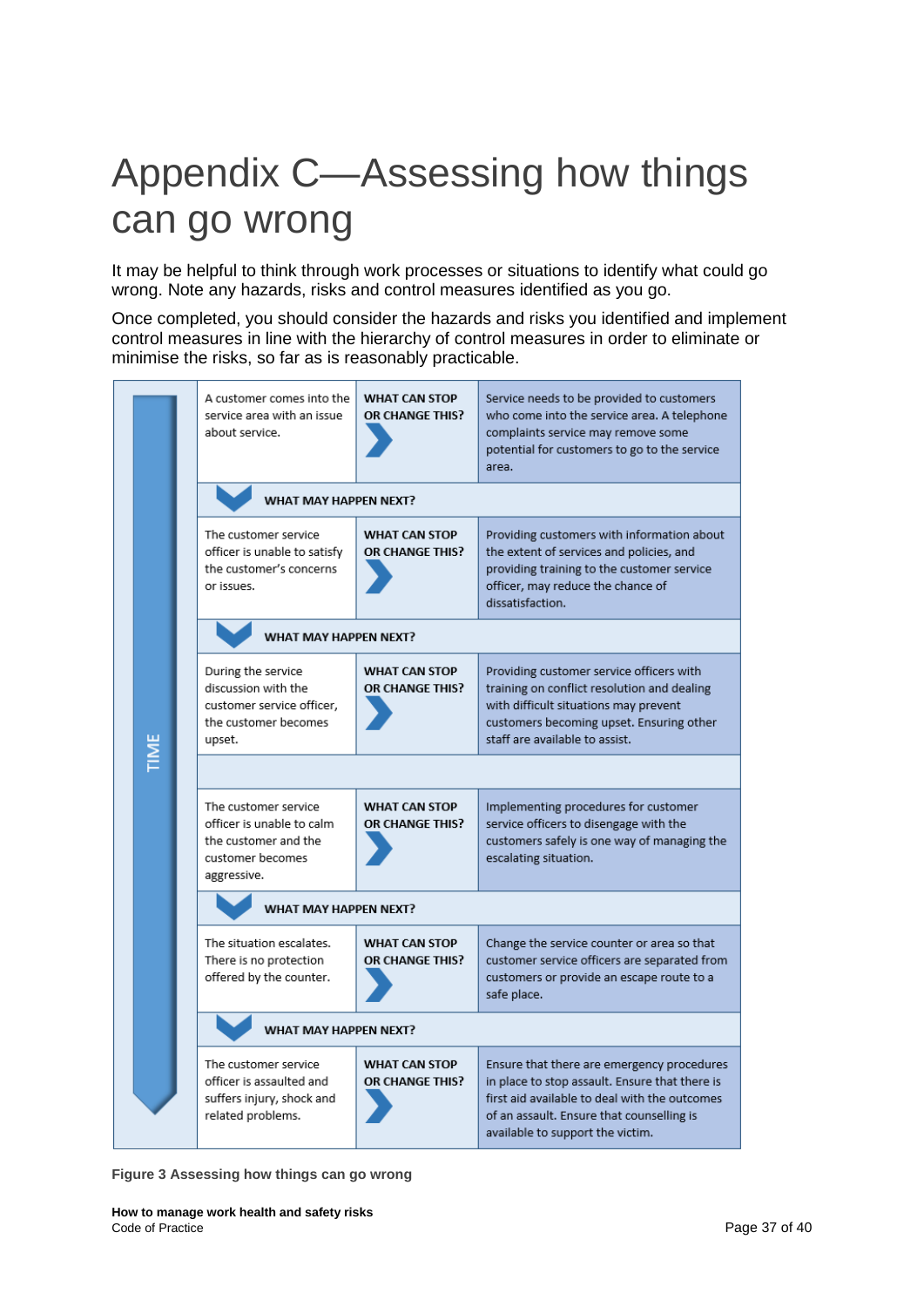# Appendix D—Risk register

**Location:** \_\_\_\_\_\_\_\_\_\_\_\_\_\_\_\_\_\_\_\_\_\_\_\_\_\_\_\_\_\_\_\_\_\_\_\_\_\_\_\_\_

**Date:** \_\_\_\_\_\_\_\_\_\_\_\_\_\_\_\_\_\_\_\_\_\_\_\_\_\_\_\_\_\_\_\_\_\_\_\_\_\_\_\_\_\_\_\_\_

<span id="page-37-0"></span>

| Hazard | What is the<br>harm that the<br>hazard could<br>cause? | What is the<br>likelihood<br>that the harm<br>would occur? | What is the<br>level of risk? | <b>How effective</b><br>are the<br>current<br>controls? | What further<br>controls are<br>reguired? | <b>Actioned by</b> | Date Due | <b>Date</b><br><b>Complete</b> | <b>Maintenance</b><br>and review |
|--------|--------------------------------------------------------|------------------------------------------------------------|-------------------------------|---------------------------------------------------------|-------------------------------------------|--------------------|----------|--------------------------------|----------------------------------|
|--------|--------------------------------------------------------|------------------------------------------------------------|-------------------------------|---------------------------------------------------------|-------------------------------------------|--------------------|----------|--------------------------------|----------------------------------|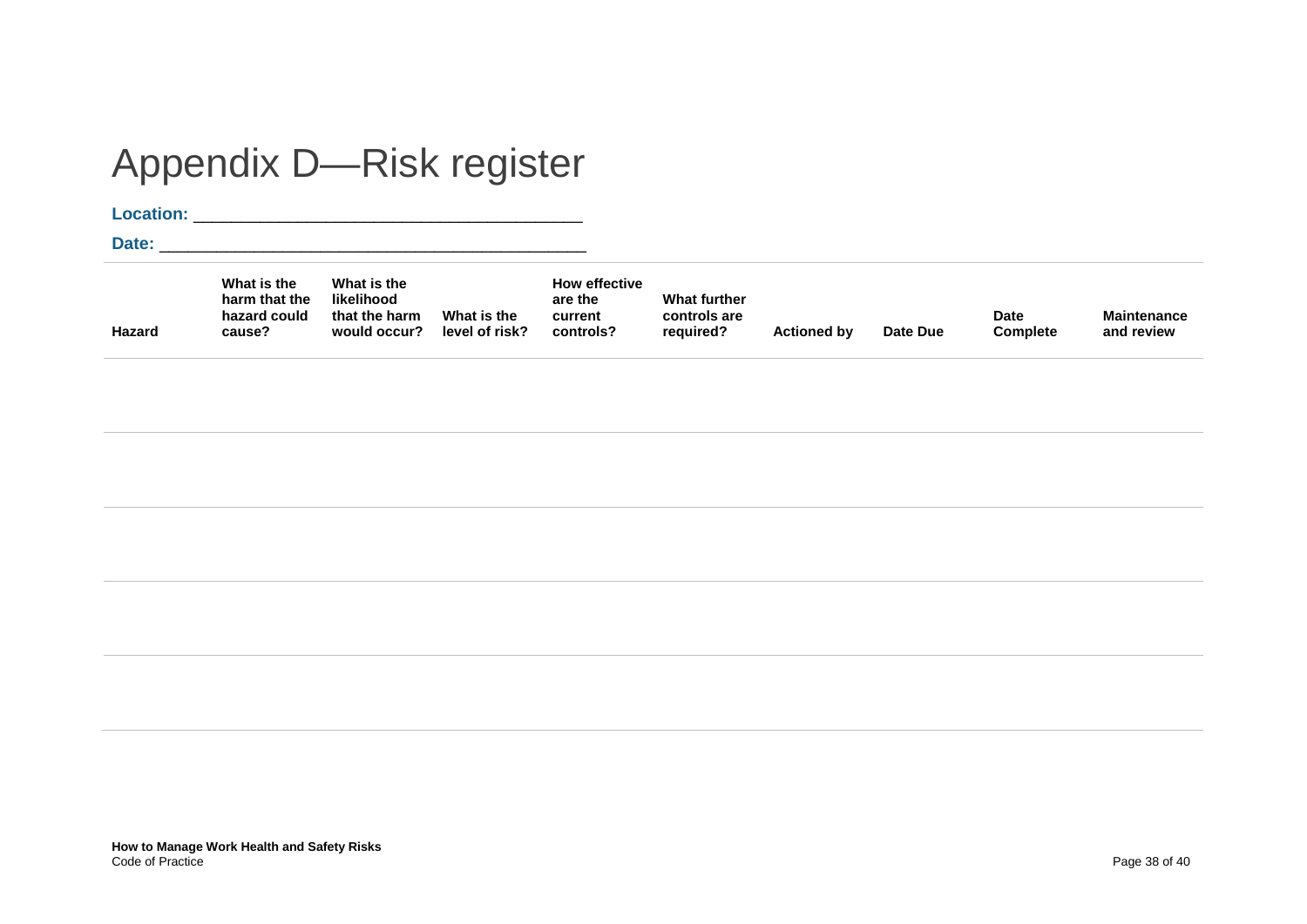# <span id="page-38-0"></span>Amendments

The model Code of Practice: *How to manage work health and safety risks* has been amended since its publication in December 2011, including a number of amendments agreed to in 2017 as part of a technical and usability review of the model Code. The current version, dated May 2018, incorporates all of those amendments.

#### **Disclaimer**

This publication may contain information about the regulation and enforcement of work health and safety in NSW. It may include some of your obligations under some of the legislation that SafeWork NSW administers. To ensure you comply with your legal obligations you must refer to the appropriate legislation.

Information on the latest laws can be checked by visiting the NSW legislation website www.legislation.nsw.gov.au This publication does not represent a comprehensive statement of the law as it applies to particular problems or to individuals or as a substitute for legal advice. You should seek independent legal advice if you need assistance on the application of the law to your situation.

This material may be displayed, printed and reproduced without amendment for personal, in-house or non-commercial use. © SafeWork NSW